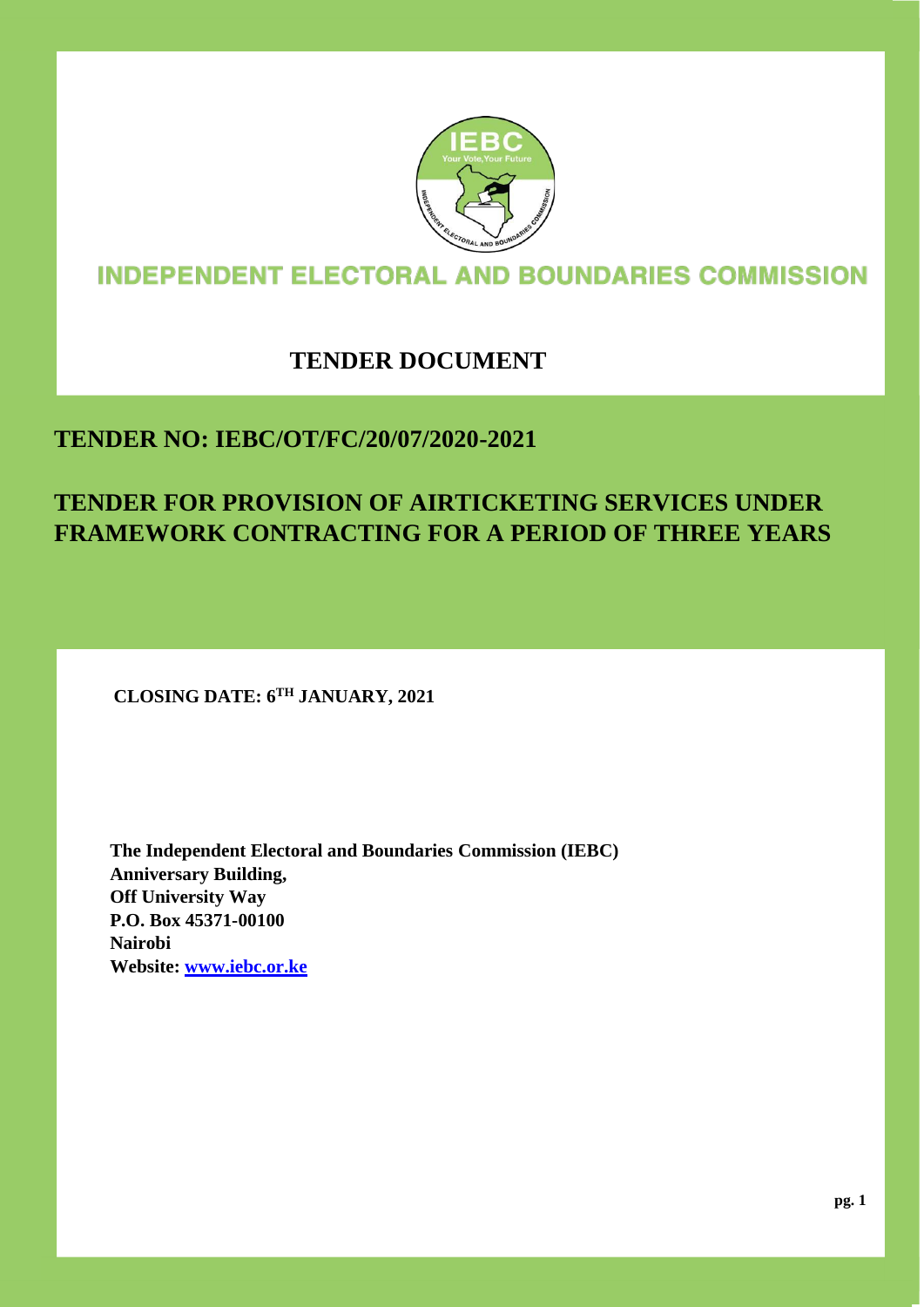| Contents |  |
|----------|--|
|          |  |
|          |  |
|          |  |
|          |  |
|          |  |
|          |  |
|          |  |
|          |  |
|          |  |
|          |  |
| 2.11     |  |
|          |  |
|          |  |
|          |  |
|          |  |
|          |  |
|          |  |
|          |  |
|          |  |
|          |  |
|          |  |
|          |  |
|          |  |
|          |  |
|          |  |
|          |  |
|          |  |
|          |  |
|          |  |
|          |  |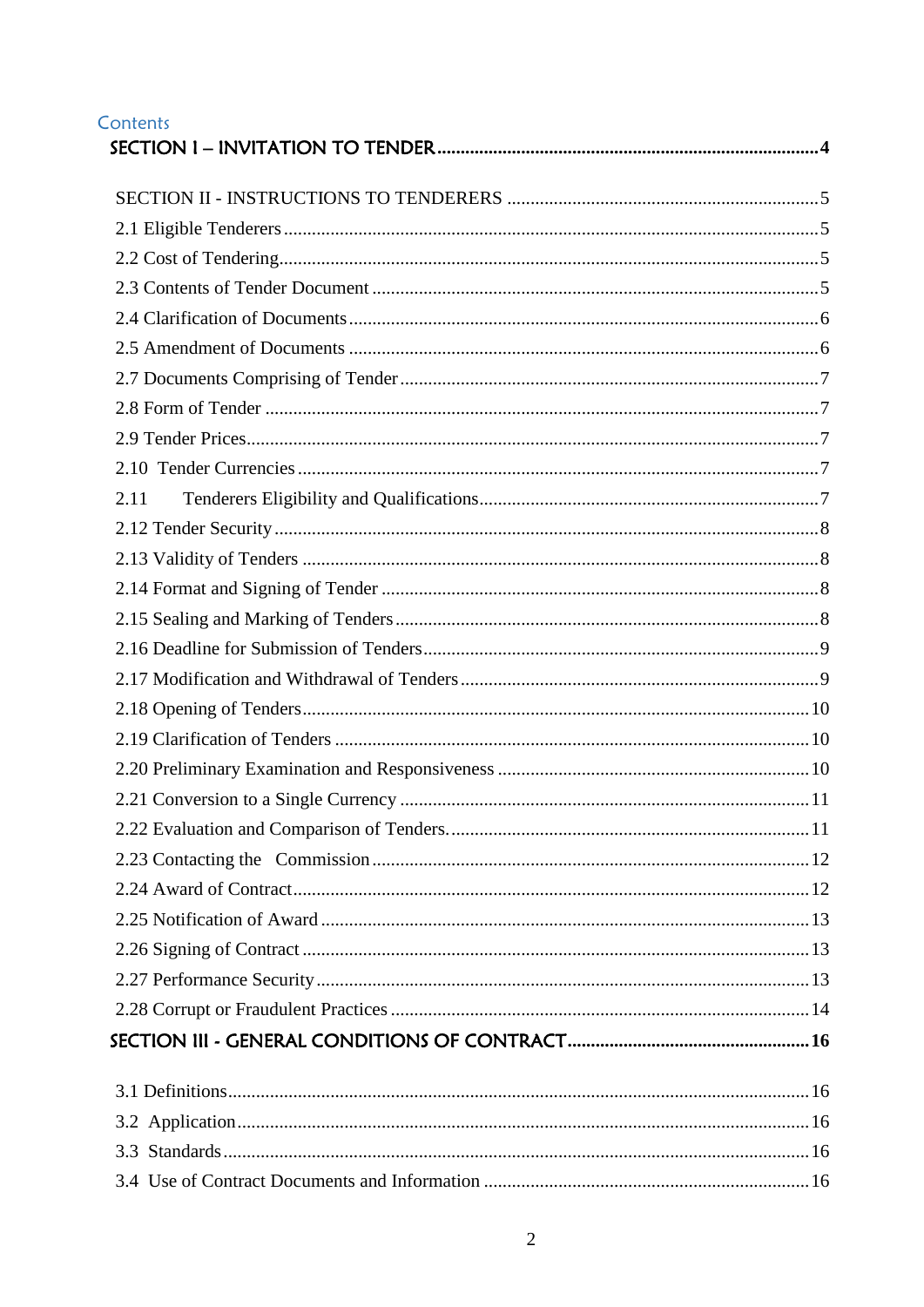| 8.1                                                               |  |
|-------------------------------------------------------------------|--|
|                                                                   |  |
|                                                                   |  |
| 8.5                                                               |  |
|                                                                   |  |
|                                                                   |  |
| 8.8 FORM RB 1 REPUBLIC OF KENYA PUBLIC PROCUREMENT ADMINISTRATIVE |  |
|                                                                   |  |
|                                                                   |  |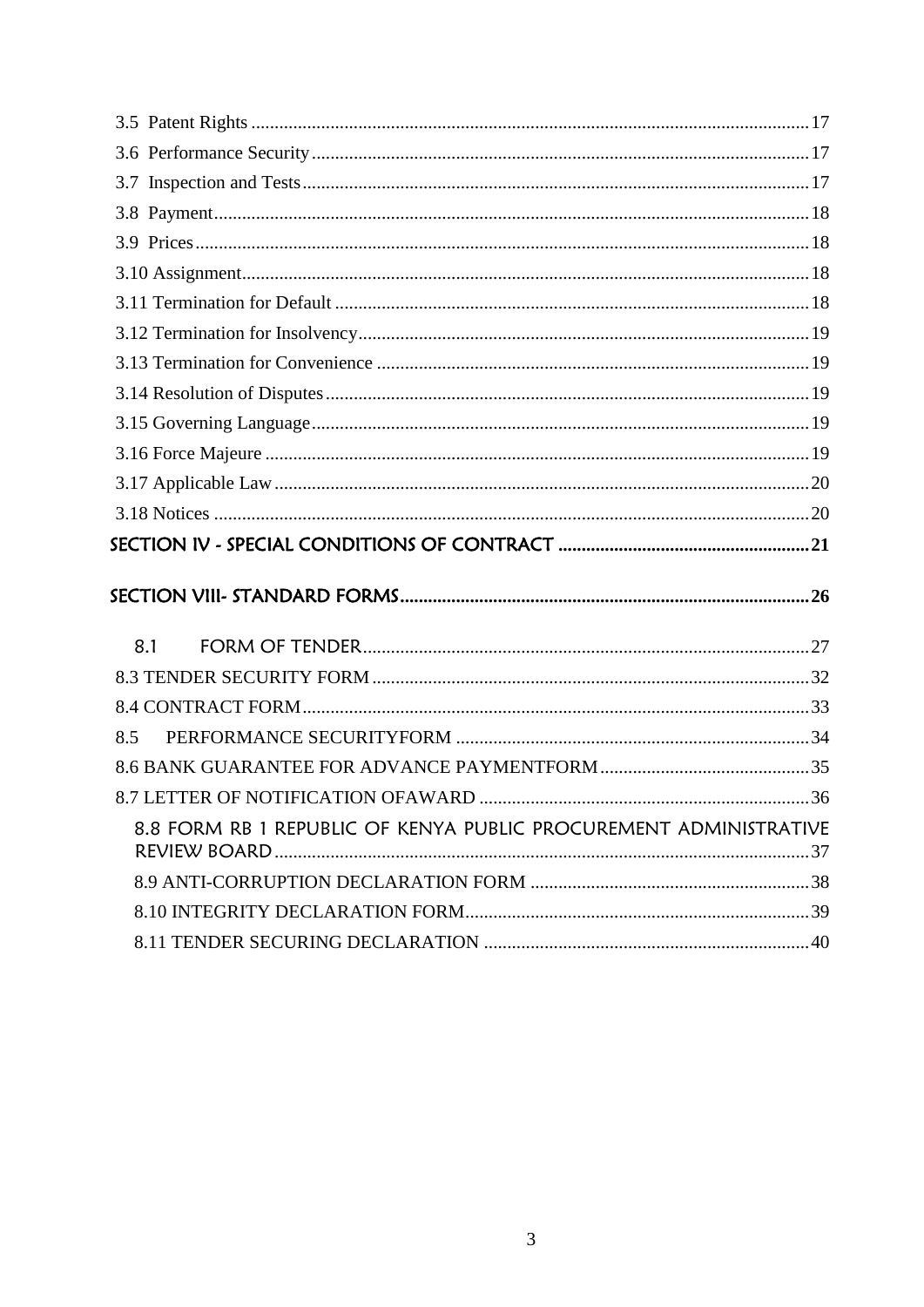## <span id="page-3-0"></span>SECTION I – INVITATION TO TENDER

#### DATE: 24TH DECEMBER, 2020

## TENDER NO: IEBC/OT/FC/20/07/2020-2021 PROVISION OF AIR TICKETING SERVICES UNDER FRAMEWORK CONTRACTING FOR A PERIOD OF THREE YEARS

- 1.1 Independent Electoral and Boundaries Commission invites sealed bids from eligible tenderers (youth, women and PWD'S) registered with IATA& KATA for provision of air ticketing services through framework contract for a period of three years 2021 - 2023.
- 1.2 Interested candidates may download the tender document from *the IEBC website:* [www.iebc.or.ke](http://www.iebc.or.ke/) or [www.tenders.go.ke.](http://www.tenders.go.ke/) Tenderers who download the tender documents through the website are advised to registers at the Supply Chain Offices or email their contacts through info@iebc.or.ke, before the closing date; to allow records and communication for any tender clarifications and addenda.
- 1.3 Prices quoted for the above tender shall be net inclusive of all taxes, delivery costs and must be expressed in Kenya Shillings and shall remain valid for one hundred and twenty (120) days from the closing date of the tender. Tenders must be fill tender securing declaration form.
- 1.4 Completed tender documents are to be enclosed in plain sealed envelopes, clearly marked with the tender number and name and deposited in the Tender Box situated on 5<sup>th</sup> Floor, Anniversary Towers, Off University Way, Nairobi or be addressed and posted to:

Ag. Commission Secretary/CEO Independent Electoral & Boundaries Commission P.O Box 45371-00100, Nairobi, Kenya; to be received on or before Wednesday, 6<sup>th</sup> January, 2021 at 11.00 am East African Time

1.5 Tenders will be opened immediately thereafter in the presence of the tenderers or their representatives who choose to attend at the **Commission** Headquarters, Anniversary Towers or as may be advised by the client.

## Ag. Commission Secretary/CEO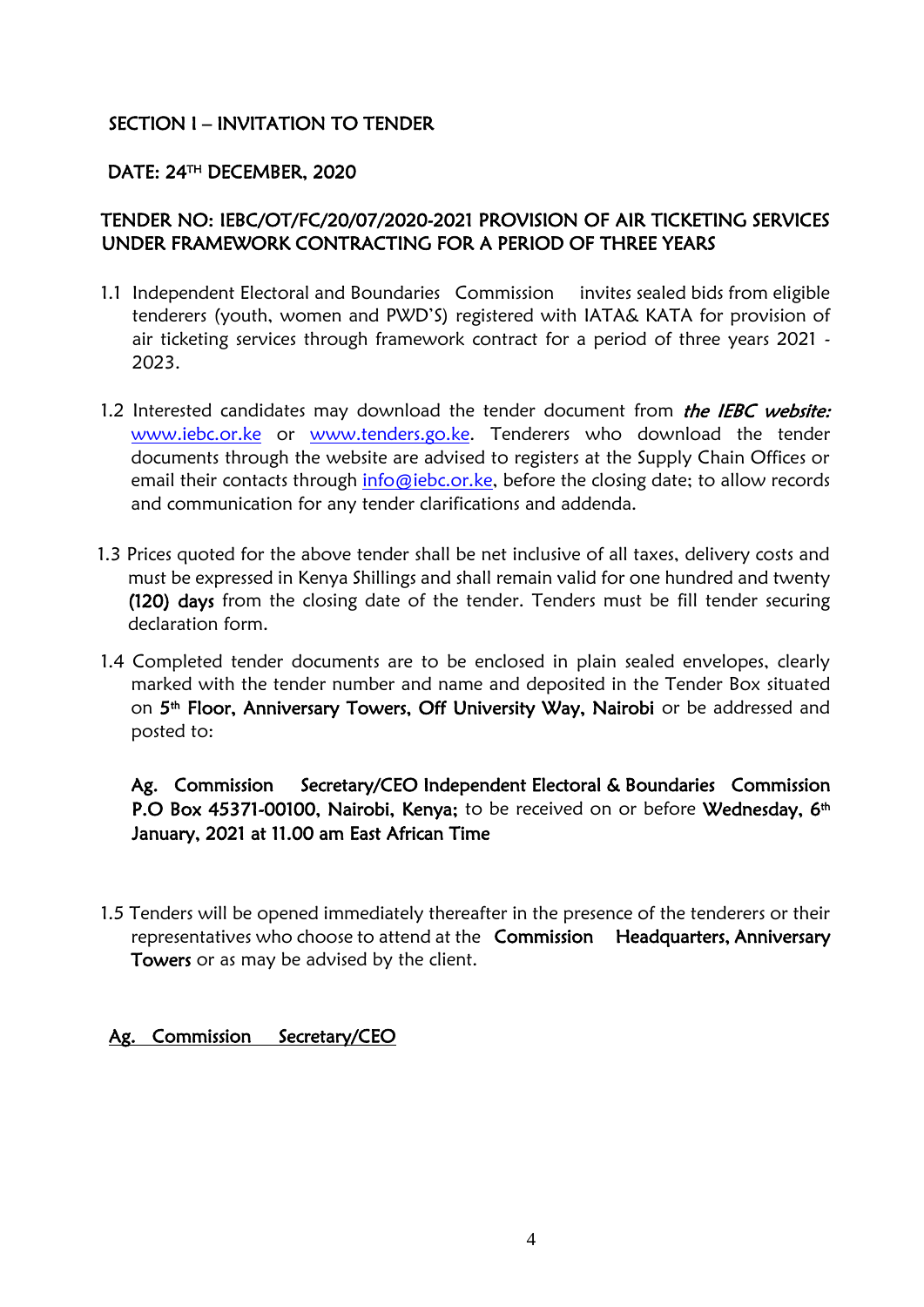## <span id="page-4-0"></span>SECTION II - INSTRUCTIONS TO TENDERERS

## <span id="page-4-1"></span>2.1 Eligible Tenderers

- 2.1.1 This Invitation to tender reserved to YOUTH, WOMEN AND PWD's registered with IATA & KATA. The tenderers shall provide the services for the stipulated duration from the date of commencement (hereinafter referred to as the term) specified in the tender documents
- 2.1.2 The IEBC employees, committee members, board members and their relative (spouse and children) are not eligible to participate in the tender unless where specially allowed under section 131 of the Act.
- 2.1.3 Tenderers shall provide the qualification information statement that the Tenderer (including all members of joint venture and subcontractors) is not associated, or have been associated in the past, directly or indirectly, with a firm or any of its affiliates which have been engaged by the IEBC to provide consulting services for the preparation of the design, specifications, and other documents to be used for the procurement of the services under this Invitation for tenders.
- 2.1.4 Tenderers involved in corrupt or fraudulent practices or debarred from participating in public procurement shall not be eligible.

## <span id="page-4-2"></span>2.2 Cost of Tendering

- 2.2.1 The Tenderer shall bear all costs associated with the preparation and submission of its tender, and the Commission , willing no case be responsible or liable for those costs, regardless of the conduct or outcome of the tendering process.
- 2.2.2 There shall be no fees charged for the tender document; the document is accessed through the website only.
- 2.2.3 The Commission shall allow the Tenderer to review the tender document free of charge before purchase.

## <span id="page-4-3"></span>2.3 Contents of Tender Document

- 2.3.1 The tender document comprises of the documents listed below and addenda issued in accordance with clause 6of these Instructions to Tenderers
	- (i) Instructions to Tenderers
	- (ii) General Conditions of Contract
	- (iii) Special Conditions of Contract
	- (iv) Schedule of Requirements
	- (v) Details of Service
	- (vi) Form of Tender
	- (vii) Price Schedules
	- (viii) Contract Form
	- (ix) Confidential Business Questionnaire Form
	- (x) Tender Security Form
	- (xi) Performance Security Form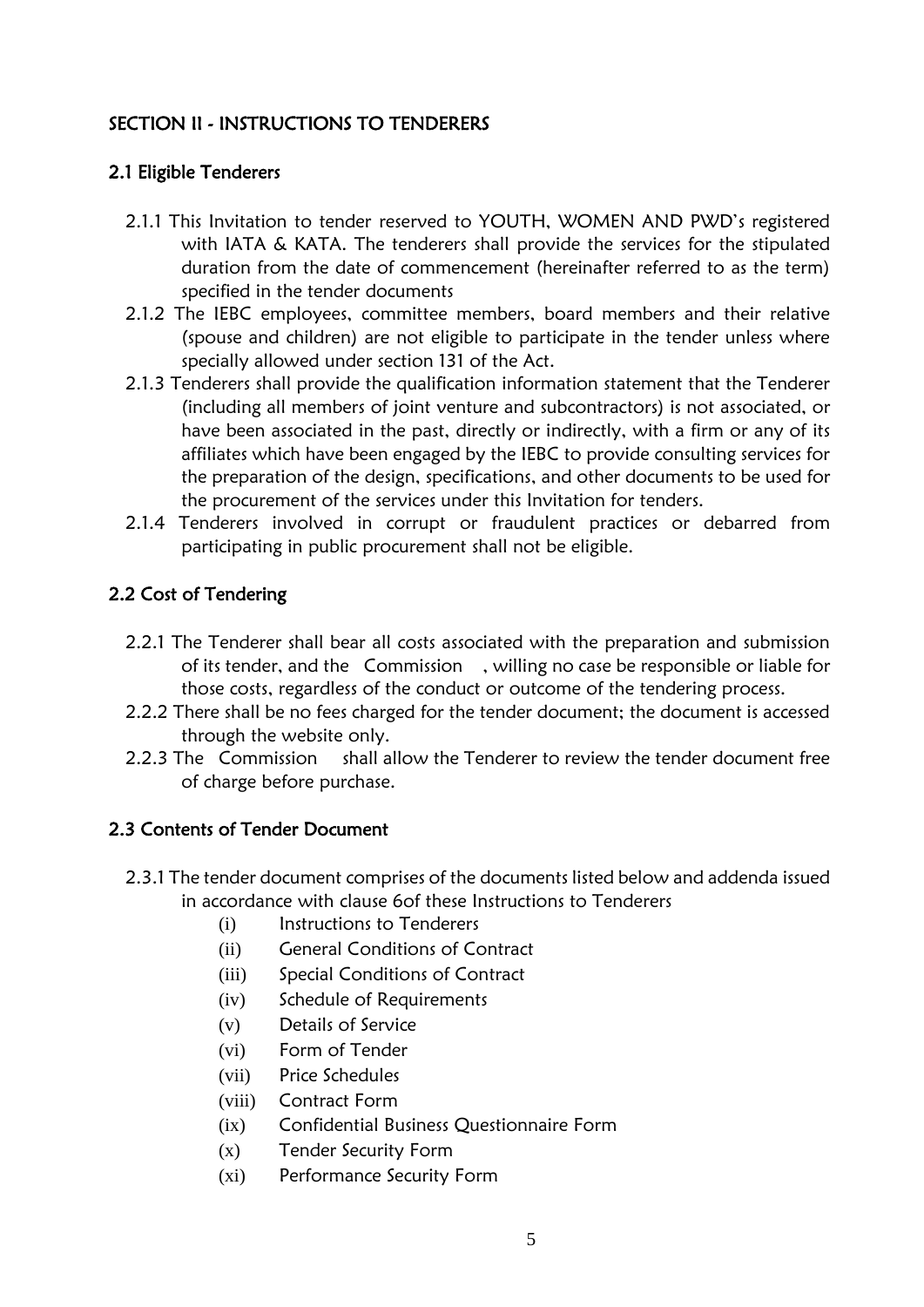- (xii) Principal's or Manufacturers Authorization Form
- (xiii) Declaration Form
- 2.3.2 The Tenderer is expected to examine all instructions, forms, terms, and specifications in the tender documents. Failure to furnish all information required by the tender documents or to submit a tender not substantially responsive to the tender documents in every respect will be at the Tenderers risk and may result in the rejection of its tender.

#### <span id="page-5-0"></span>2.4 Clarification of Documents

2.4.1 A prospective candidate making inquiries of the tender document may notify the Commission in writing or by post, fax or email at the entity's address indicated in the Invitation for tenders. The Commission will respond in writing to any request for clarification of the tender documents, which it receives no later than seven (7) days prior to the deadline for the submission of tenders, prescribed by the Commission . Written copies of the Procuring entities response (including an explanation of the query but without identifying the source of inquiry) will be sent to all prospective

Tenderers who have received the tender documents".

2.4.2 The Commission shall reply to any clarifications sought by the Tenderer within 3 days of receiving the request to enable the Tenderer to make timely submission of its tender.

## <span id="page-5-1"></span>2.5 Amendment of Documents

- 2.5.1 At any time prior to the deadline for submission of tenders, the Commission, for any reason, whether at its own initiative or in response to a clarification requested by a prospective Tenderer, may modify the tender documents by issuing an addendum.
- 2.5.2 All prospective Tenderers who have obtained the tender documents will be notified of the amendment by post, fax or Email and such amendment will be binding on them.
- 2.5.3 In order to allow prospective Tenderers reasonable time in which to take the amendment into account in preparing their tenders, the Commission , at its discretion, may extend the deadline for the submission of tenders.

#### 2.6 Language of Tender

2.6.1 The tender prepared by the Tenderer, as well as all correspondence and documents relating to the tender exchanged by the Tenderer and the Commission , shall be written in English language. Any printed literature furnished by the Tenderer may be written in another language provided they are accompanied by an accurate English translation of the relevant passages in which case, for purposes of interpretation of the tender, the English translation shall govern.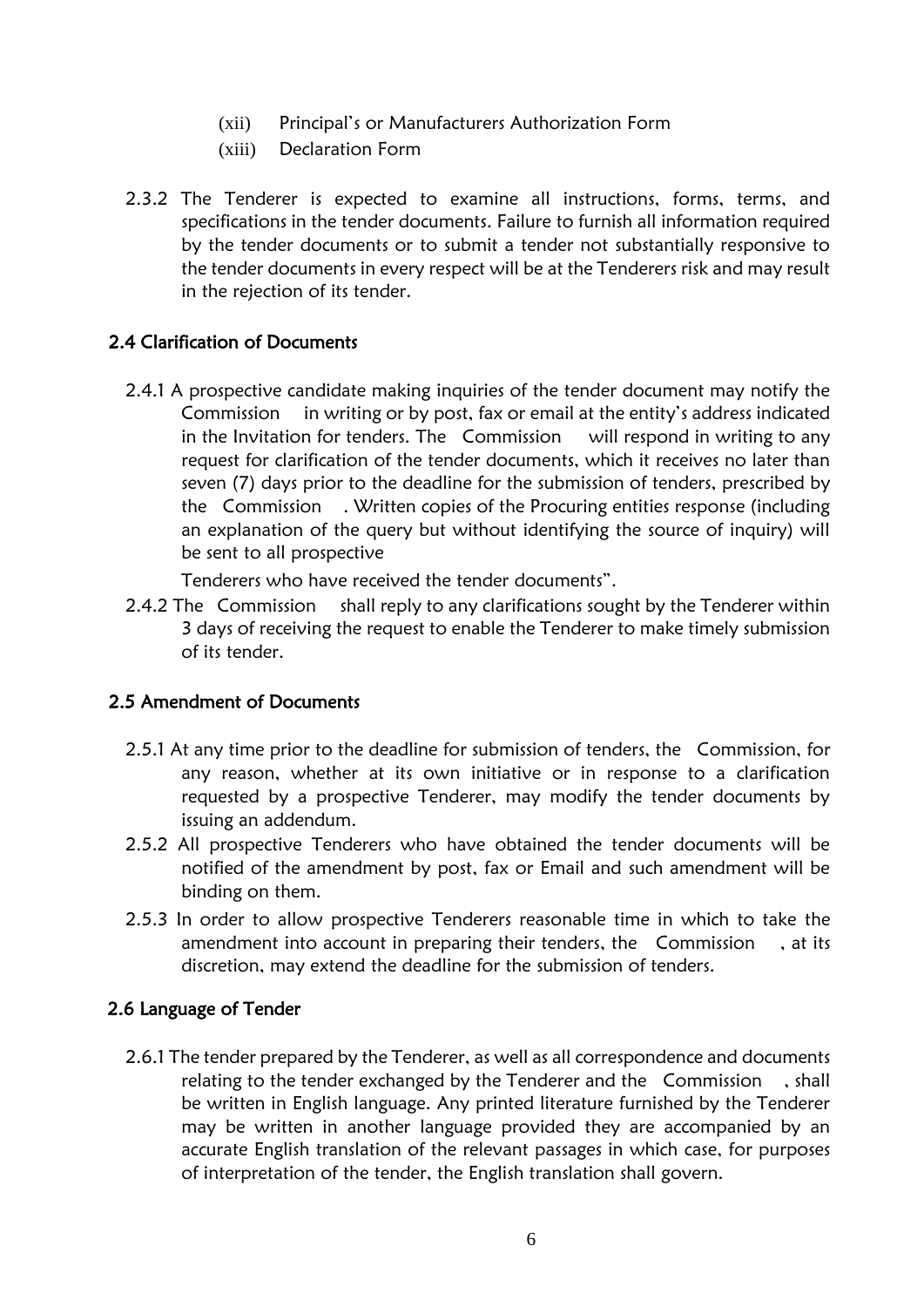## <span id="page-6-0"></span>2.7 Documents Comprising of Tender

- 2.7.1 The tender prepared by the Tenderers shall comprise the following components:
	- (a) A Tender Form and a Price Schedule completed in accordance with paragraph 9, 10 and 11below.
	- (b) Documentary evidence established in accordance with Clause 2.11 that the Tenderer is eligible to tender and is qualified to perform the contract if its tender is accepted;
	- (c) Tender security furnished is in accordance with Clause 2.12
	- (d) Confidential business questionnaire

## <span id="page-6-1"></span>2.8 Form of Tender

2.8.1.1 The Tenderers shall complete the Form of Tender and the Appropriate Price Schedule furnished in the tender documents, indicating the services to be performed.

## <span id="page-6-2"></span>2.9 Tender Prices

- 2.9.1 The Tenderer shall indicate on the Price schedule the unit Prices where applicable and total tender prices of the services it proposes to provide under the contract.
- 2.9.2 Prices indicated on the Price Schedule shall be the cost of the services quoted including all customs duties and VAT and other taxes payable:
- 2.9.3 Prices quoted by the Tenderer shall be fixed during the Tenderer's performance of the contract and not subject to variation on any account. A tender submitted with an adjustable price quotation will be treated as non-responsive and will be rejected, pursuant to paragraph 2.22.
- 2.9.4 Contract price variations shall not be allowed for contracts not exceeding one year (12months)
- 2.9.5 Where contract price variation is allowed, the variation shall not exceed 10% of the original contract price.
- 2.9.6 Price variation requests shall be processed by the Commission within 30 days of receiving the request.

## <span id="page-6-3"></span>2.10 Tender Currencies

2.10.1 Prices shall be quoted in Kenya Shillings unless otherwise specified in the Appendix to Instructions to Tenderers.

## <span id="page-6-4"></span>2.11 Tenderers Eligibility and Qualifications

2.11.1 Pursuant to paragraph 2.1 the Tenderer shall furnish, as part of its tender, documents establishing the Tenderers eligibility to tender and its qualifications to perform the contract if its tender is accepted.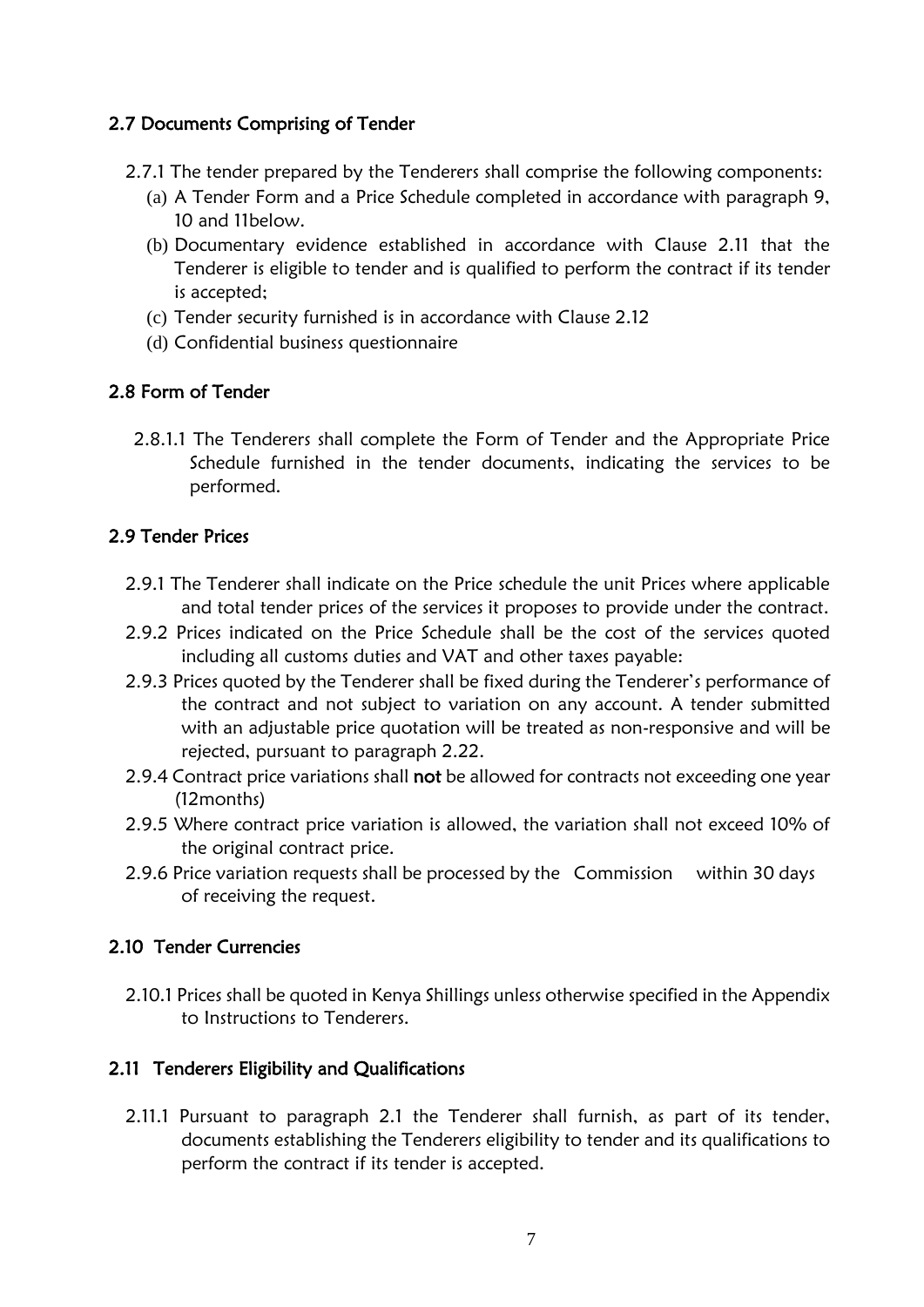2.11.2 The documentary evidence of the Tenderers qualifications to perform the contract if its tender is accepted shall establish to the Commission 's satisfaction that the Tenderer has the financial and technical capability necessary to perform the contract.

## <span id="page-7-0"></span>2.12 Tender Security

2.12.1 There shall be no tender security

## <span id="page-7-1"></span>2.13 Validity of Tenders

- 2.13.1 Tenders shall remain valid for 120 days or as specified in the Invitation to tender after date of tender opening prescribed by the Commission , pursuant to paragraph 2.18. A tender valid for a shorter period shall be rejected by the Commission as non-responsive.
- 2.13.2 In exceptional circumstances, the Commission may solicit the Tenderer's consent to an extension of the period of validity. The request and the responses thereto shall be made in writing. The tender security provided under paragraph 2.12 shall also be suitably extended. A Tenderer may refuse the request without forfeiting its tender security. A Tenderer granting the request will not be required nor permitted to modify its tender.

## <span id="page-7-2"></span>2.14 Format and Signing of Tender

- 2.14.1 The Tenderer shall prepare two copies of the tender, clearly marking each "ORIGINAL TENDER" and "COPYOF TENDER," as appropriate. In the event of any discrepancy between them, the original shall govern.
- 2.14.2 The original and all copies of the tender shall be typed or written in indelible ink and shall be signed by the Tenderer or a person or persons duly authorized to bind the Tenderer to the contract. All pages of the tender, except for un amended printed literature, shall be initialed by the person or persons signing the tender.
- 2.14.3 The tender shall have no interlineations, erasures, or overwriting except as necessary to correct errors made by the Tenderer, in which case such corrections shall be initialed by the person or persons signing the tender.

## <span id="page-7-3"></span>2.15 Sealing and Marking of Tenders

- 2.15.1 The Tenderer shall seal the original and each copy of the tender in separate envelopes, duly marking the envelopes as "ORIGINAL" and "COPY." The envelopes shall then be sealed in an outer envelope. The inner and outer envelopes shall:
	- (a) Be addressed to the Commission at the address given in the invitation to tender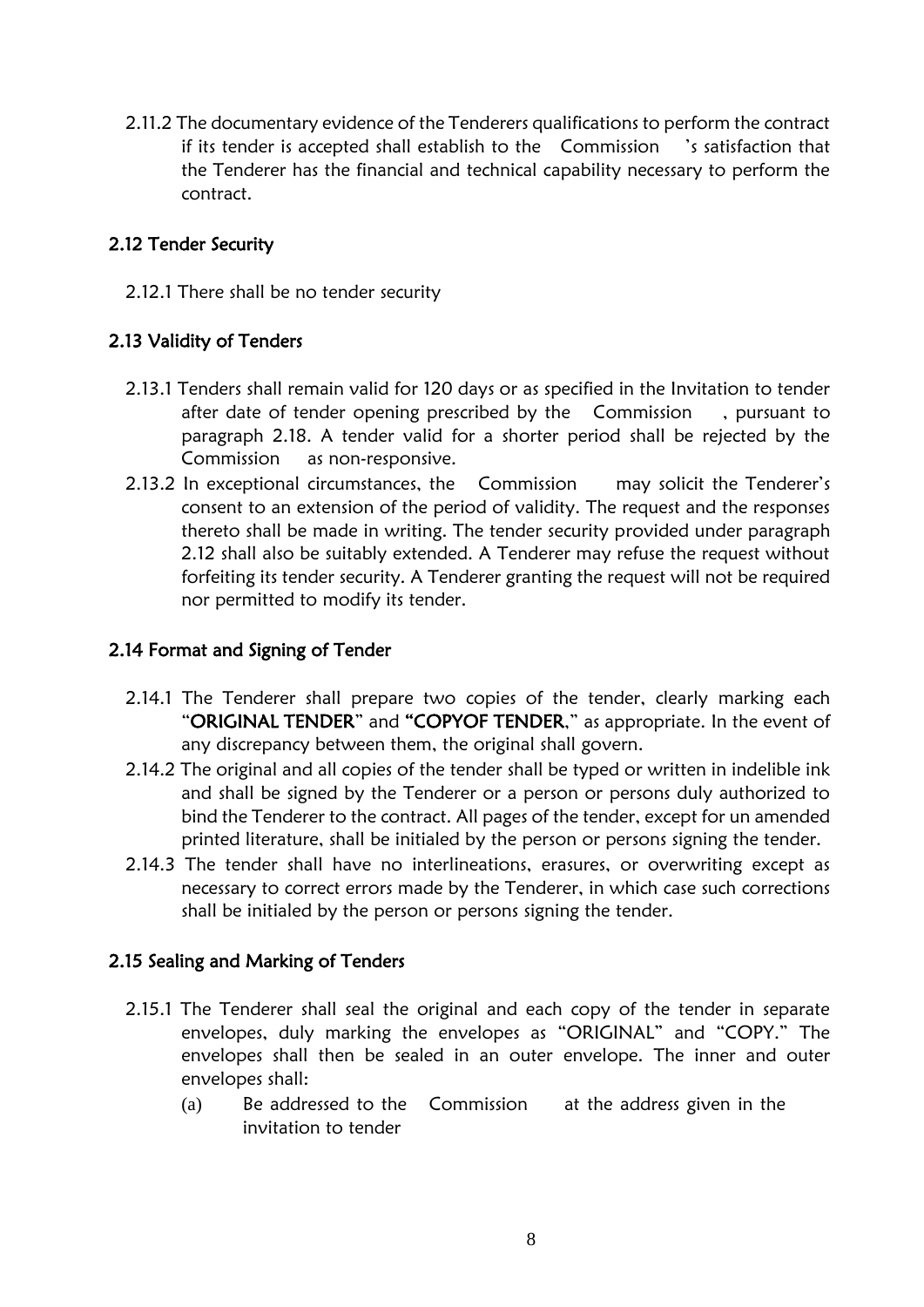- (b) Bear, tender number and name in the invitation to tender and the words: "DO NOT OPEN BEFORE Wednesday, 6th January, 2021 at 11.00am.
- 2.15.2 The inner envelopes shall also indicate the name and address of the Tenderer to enable the tender to be returned un opened in case it is declared "late".
- 2.15.3 If the outer envelope is not sealed and marked as required by paragraph 2.15.2, the Commission will assume no responsibility for the tender's misplacement or premature opening.

## <span id="page-8-0"></span>2.16 Deadline for Submission of Tenders

- 2.16.1 Tenders must be received by the Commission at the address specified under paragraph 1.4 no later than Wednesday, 6<sup>th</sup> January, 2021 at 11.00am.
- 2.16.2 The Commission may, at its discretion, extend this deadline for the submission of tenders by amending the tender documents in accordance with paragraph 6, in which case all rights and obligations of the Commission and candidates previously subject to the deadline will thereafter be subject to the deadline as extended.
- 2.16.3 Bulky tenders which will not fit in the tender box shall be delivered to the procurement unit.

## <span id="page-8-1"></span>2.17 Modification and Withdrawal of Tenders

- 2.17.1 The Tenderer may modify or withdraw its tender after the tender's submission, provided that written notice of the modification, including substitution or withdrawal of the tender's is received by the Commission prior to the deadline prescribed for the submission of tenders.
- 2.17.2 The Tenderer's modification or withdrawal notice shall be prepared, sealed, marked, and dispatched in accordance with the provisions of paragraph 2.15. A withdrawal notice may also be sent by cable, but followed by a signed confirmation copy, postmarked no later than the deadline for submission of tenders.
- 2.17.3 No tender may be modified after the deadline for submission of tenders.
- 2.17.4 No tender may be withdrawn in the interval between the deadline for submission of tenders and the expiration of the period of tender validity specified by the Tenderer on the Tender Form. Withdrawal of a tender during this interval may result in the Tenderer's forfeiture of its tender security, pursuant to paragraph 2.12.7.
- 2.17.5 The Commission may at any time terminate procurement proceedings before contract award and shall not be liable to any person for the termination.
- 2.17.6 The Commission shall give prompt notice of the termination to the Tenderers and on request give its reasons for termination within 14 days of receiving the request from any Tenderer.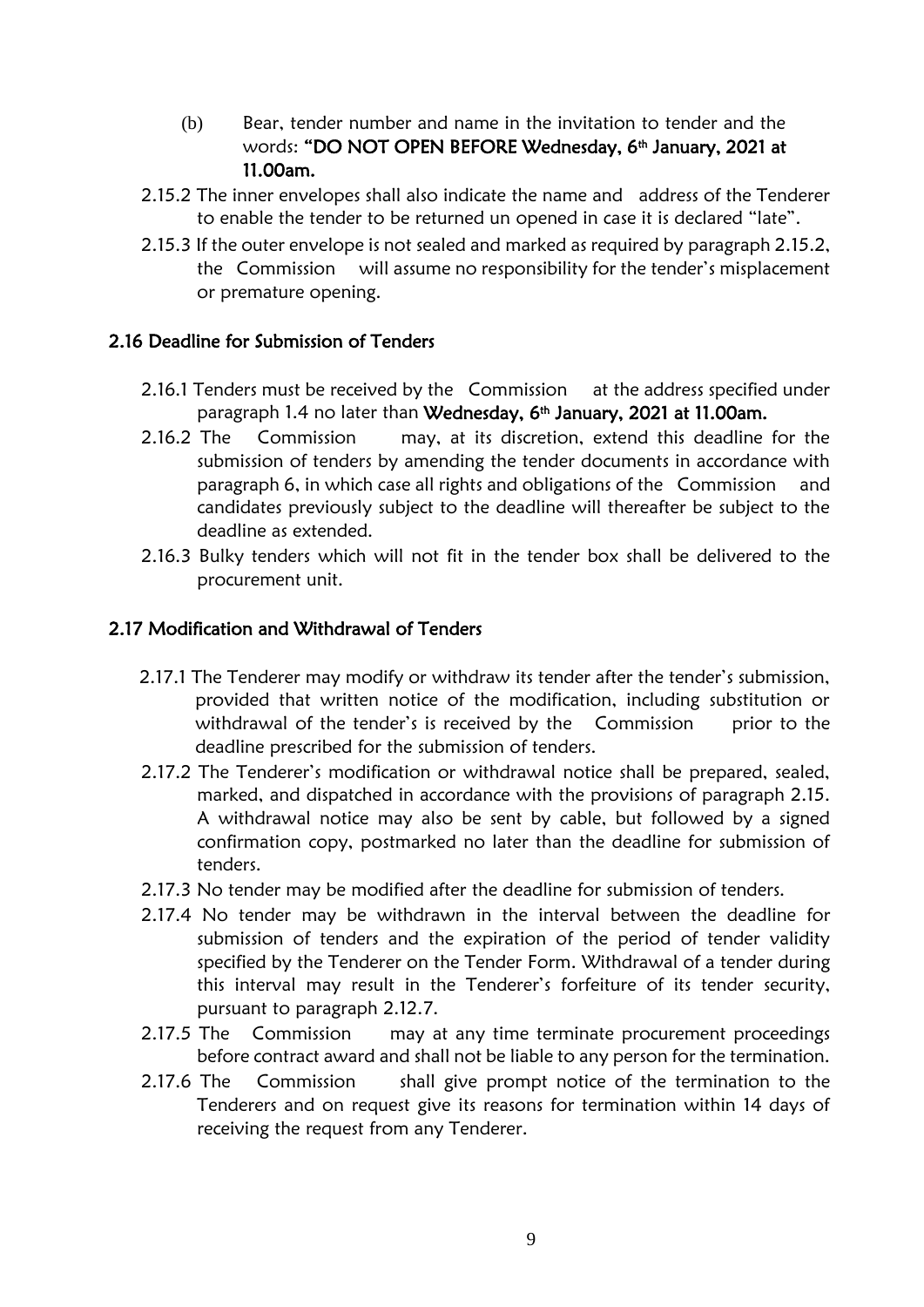## <span id="page-9-0"></span>2.18 Opening of Tenders

- 2.18.1 The Commission will open all tenders in the presence of Tenderers' Representatives who choose to attend, on Wednesday, 6<sup>th</sup> January, 2021 at 11.00am. and in the location specified in the invitation to tender. The Tenderers' representatives who are present shall sign a register evidencing their attendance.
- 2.18.2 The Tenderers' names, tender modifications or withdrawals, tender prices, discounts, and the presence or absence of requisite tender security and such other details as the Commission at its discretion, may consider appropriate, will be announced at the opening.
- 2.18.3 The Commission will prepare minutes of the tender opening which will be submitted to the Tenderers that signed the tender opening register and will have made the request.

## <span id="page-9-1"></span>2.19 Clarification of Tenders

- 2.19.1 To assist in the examination, evaluation and comparison of Tenders the Commission may at its discretion, ask the Tenderer for a clarification of its tender. The request for clarification and the response shall be in writing, and no change in the prices or substance shall be sought, offered, or permitted.
- 2.19.2 Any effort by the Tenderer to influence the Commission in the Commission 's tender evaluation, tender comparison or contract award decisions may result in the rejection of the Tenderers tender.

#### <span id="page-9-2"></span>2.20 Preliminary Examination and Responsiveness

2.20.1 The Commission will examine the tenders to determine whether they are complete, whether any computational errors have been made, whether required securities have been furnished whether the documents have been properly signed, and whether the tenders are generally in order.

2.20.2 Arithmetical errors will be rectified on the following basis. If there is a discrepancy between the unit price and the total price that is obtained by multiplying the unit price and Quantity, the unit price shall prevail, and the total price shall be corrected. If the candidate does not accept the correction of the errors, its tender will be rejected, and its tender security may be forfeited. If there is a discrepancy between words and

- figures, the amount in words will prevail. 2.20.3 The Commission may waive any minor informality or nonconformity or irregularity in a tender which does not constitute a material deviation, provided such waiver does not prejudice or affect the relative ranking of any Tenderer.
- 2.20.4 Prior to the detailed evaluation, pursuant to paragraph 2.3, the Commission will determine the substantial responsiveness of each tender to the tender documents. For purposes of these paragraphs, a substantially responsive tender is one which conforms to all the terms and conditions of the tender documents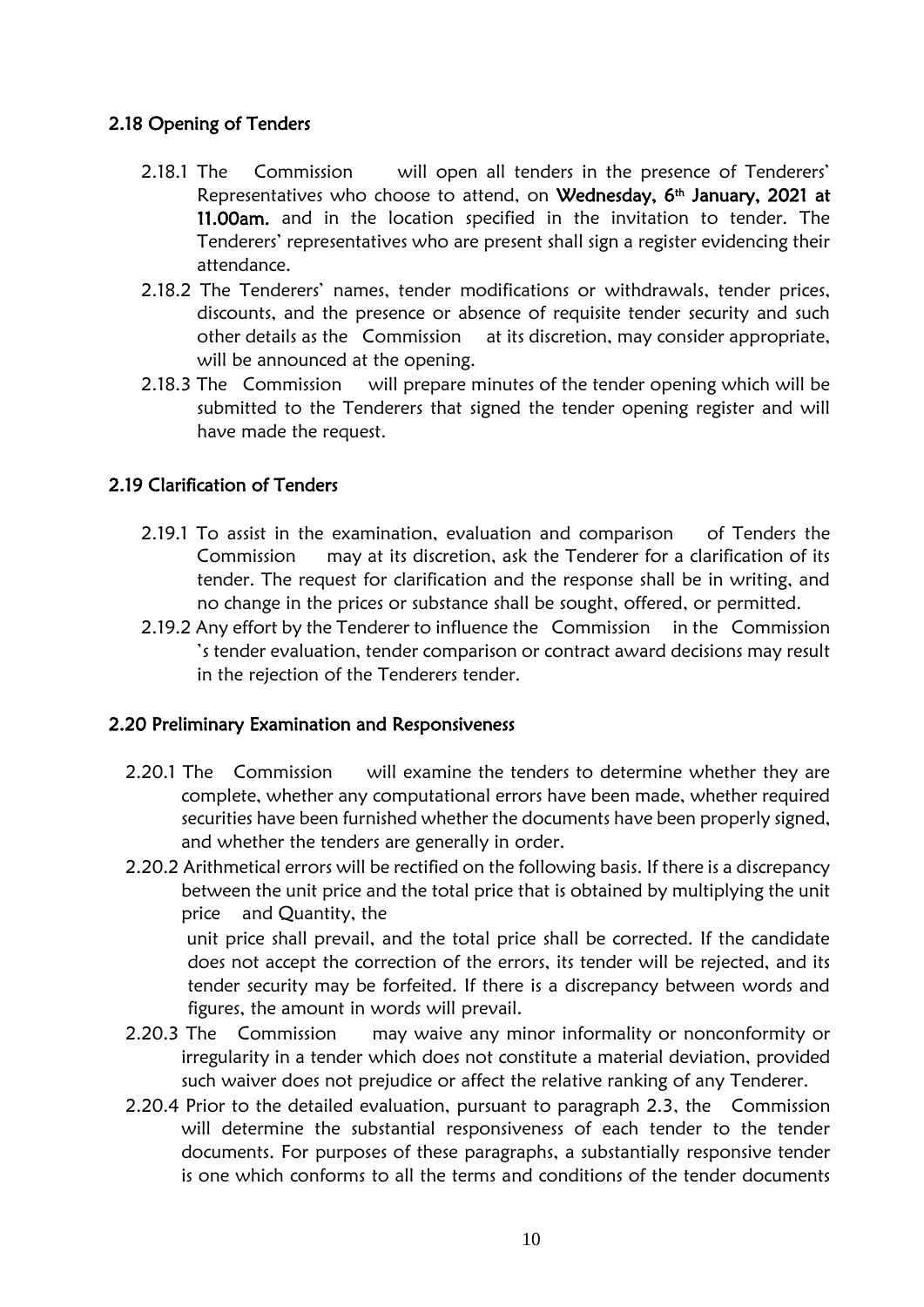without material deviations. The Commission 's determination of a tender's responsiveness is to be based on the contents of the tender itself without recourse to extrinsic evidence.

2.20.5 If a tender is not substantially responsive, it will be rejected by the Commission and may not subsequently be made responsive by the Tenderer by correction of the nonconformity.

## <span id="page-10-0"></span>2.21 Conversion to a Single Currency

2.21.1 Where other currencies are used, Commission will convert those Currencies to Kenya shillings using the selling exchange rate on the date of tender closing provided by the central bank of Kenya.

## <span id="page-10-1"></span>2.22 Evaluation and Comparison of Tenders.

- 2.22.1 The Commission will evaluate and compare the tenders which have been determined to be substantially responsive, pursuant to paragraph 2.20
- 2.22.2 The comparison shall be of the price including all costs as well as duties and taxes payable on all the materials to be used in the provision of the services.
- 2.22.3 The Commission 's evaluation of a tender will take into account, in addition to the tender price, the following factors, in the manner and to the extent indicated in paragraph 2.22.4 and in the technical specifications:
	- a) operational plan proposed in the tender;
	- b) Deviations in payment schedule from that specified in the Special Conditions of Contract.
- 2.22.4 Pursuant to paragraph 2.2.3 the following evaluation methods will be applied:

## (a) Operational Plan

The Commission requires that the services under the Invitation for Tenders shall be performed at the time specified in the Schedule of Requirements. Tenders offering to perform longer than the Commission 's required delivery time will be treated as non-responsive and rejected.

## (b) Deviation in Payment Schedule

Tenderers shall state their tender price for the payment on a schedule outlined in the special conditions of contract. Tenders will be evaluated on the basis of this base price. Tenderers are, however, permitted to state an alternative payment schedule and indicate the reduction in tender price they wish to offer for such alternative payment schedule. The Commission may consider the alternative payment schedule offered by the selected Tenderer.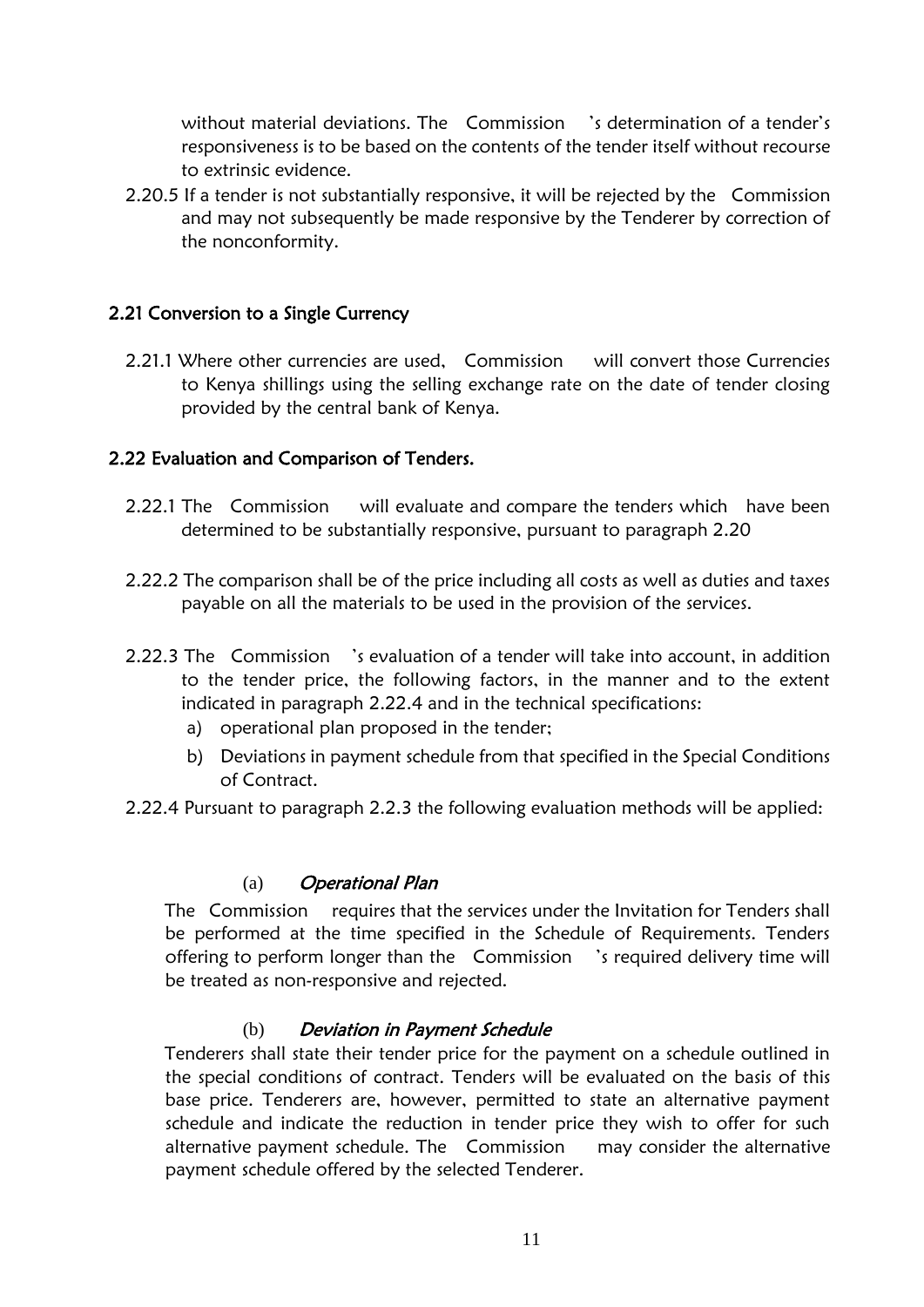- 2.22.5 The tender evaluation committee shall evaluate the tender within 30 days from the date of opening the tender.
- 2.22.6 To qualify for contract awards, the Tenderer shall have the following:
	- (a) Necessary qualifications, capability experience, services, equipment and facilities to provide what is being procured.
	- (b) Legal capacity to enter into a contract for procurement
	- (c) Shall not be insolvent, in receivership, bankrupt tor in the process of being wound up subject of legal proceedings relating to the foregoing
	- (d) Shall not be debarred from participating in public procurement.

## <span id="page-11-0"></span>2.23 Contacting the Commission

- 2.23.1 Subject to paragraph 2.19, no Tenderer shall contact the Commission on any matter relating to its tender, from the time of the tender opening to the time the contract is awarded.
- 2.23.2 Any effort by a Tenderer to influence the Commission in its decisions on tender evaluation tender comparison or contract award may result in the rejection of the Tenderers tender.

## <span id="page-11-1"></span>2.24 Award of Contract

## (a) Post Qualification

- 2.24.1 In the absence of pre-qualification, the Commission will determine to its satisfaction whether the Tenderer that is selected as having submitted the lowest evaluated responsive tender is qualified to perform the contract satisfactorily.
- 2.24.2 The determination will take into account the Tenderer's financial and technical capabilities. It will be based upon an examination of the documentary evidence of the Tenderers qualifications submitted by the Tenderer, pursuant to paragraph 2.1.2, as well as such other information as the Commission deems necessary and appropriate.
- 2.24.3 An affirmative determination will be a prerequisite for award of the contract to the Tenderer. A negative determination will result in rejection of the Tenderer's tender, in which event the Commission will proceed to the next lowest evaluated tender to make a similar determination of that Tenderer's capabilities to perform satisfactorily.

## (b) Award Criteria

- 2.24.4 Subject to paragraph 2.29 the Commission will award the contract to the successful Tenderer whose tender has been determined to be substantially responsive and has been determined to be the lowest evaluated tender, provided further that the Tenderer is determined to be qualified to perform the contract satisfactorily.
- 2.24.5 The Commission reserves the right to accept or reject any tender and to annul the tendering process and reject all tenders at any time prior to contract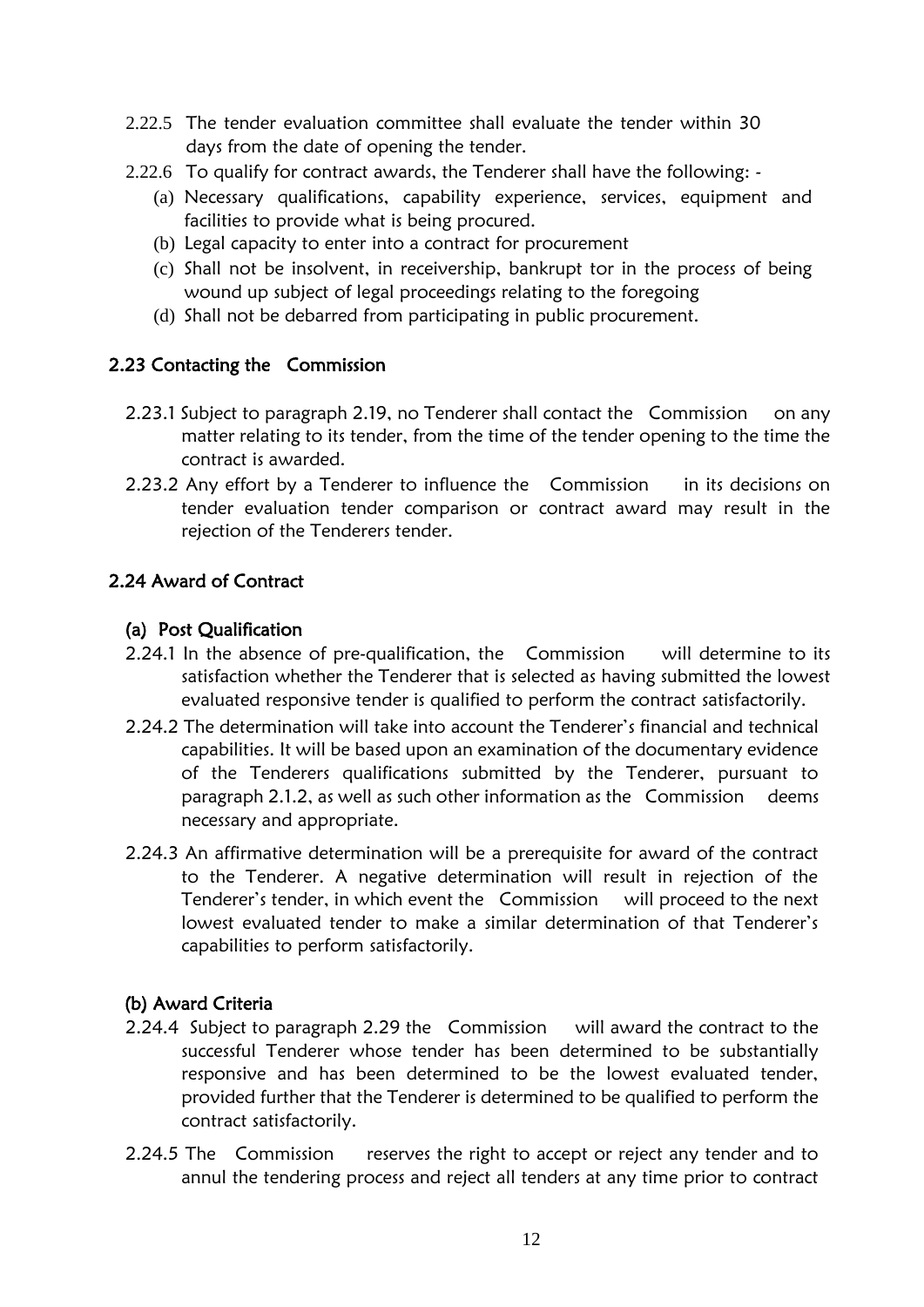award, without thereby incurring any liability to the affected Tenderer or Tenderers or any obligation to inform the affected Tenderer or Tenderers of the grounds for the Commission ' sanction. If the Commission determines that none of the Tenderers is responsive; the Commission shall notify each Tenderer who submitted a tender.

2.24.6 A Tenderer who gives false information in the tender document about its qualification or who refuses to enter into a contract after notification of contract award shall be considered for debarment from participating in future public procurement

## <span id="page-12-0"></span>2.25 Notification of Award

- 2.25.1 Prior to the expiration of the period of tender validity, the Commission will notify the successful Tenderer in writing that its tender has been accepted.
- 2.25.2 The notification of award will signify the formation of the Contract subject to the signing of the contract between the Tenderer and the Commission pursuant to clause2.29. Simultaneously the other Tenderers shall be notified that their tenders have not been successful.
- 2.25.3 Upon the successful Tenderer's furnishing of the performance security pursuant to paragraph 31, the Commission will promptly notify each unsuccessful Tenderer and will discharge its tender security, pursuant to paragraph 2.12.

## <span id="page-12-1"></span>2.26 Signing of Contract

2.26.1 At the same time as the Commission notifies the successful Tenderer that its tender has Been accepted, the Commission will simultaneously inform the other

Tenderers that their tenders have not been successful.

- 2.26.2 Within fourteen (14) days of receipt of the Contract Form, the successful Tenderer shall sign and date the contract and return it to the Commission .
- 2.26.3 The parties to the contract shall have it signed within 30days from the date of notification of contract award unless there is an administrative review request.

## <span id="page-12-2"></span>2.27 Performance Security

- 2.27.1 Within thirty (30) days of the receipt of notification of award from the Commission , the successful Tenderer shall furnish the performance security in accordance with the Conditions of Contract, in the Performance Security Form provided in the tender documents, or in another form acceptable to the Commission .
- 2.27.2 Failure of the successful Tenderer to comply with the requirement of paragraph 2.29 or paragraph 2.30.1shall constitute sufficient grounds for the annulment of the award and forfeiture of the tender security, in which event the Commission may make the award to the next lowest evaluated or call for new tenders.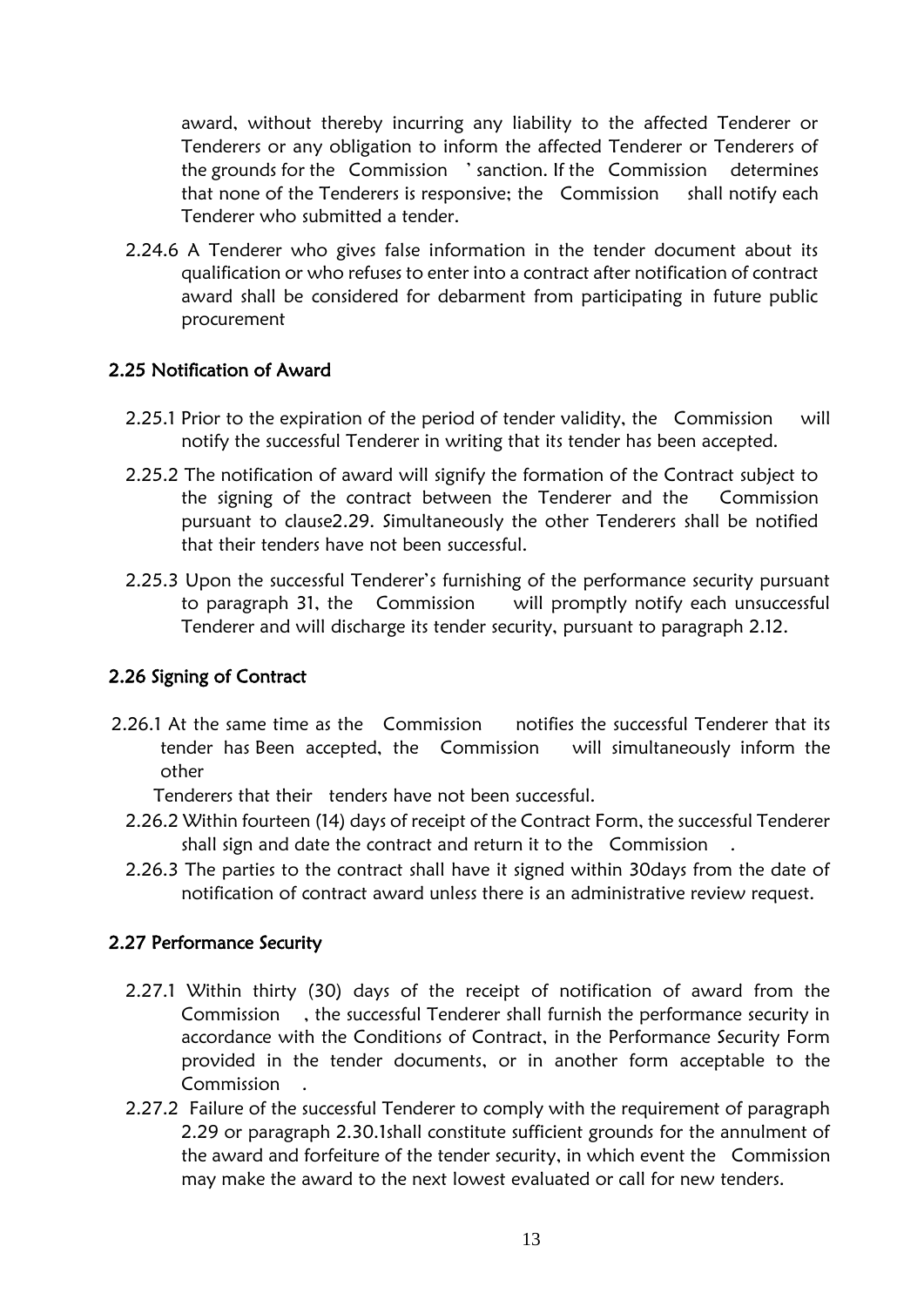## <span id="page-13-0"></span>2.28 Corrupt or Fraudulent Practices

- 2.28.1 The Commission requires that Tenderers observe the highest standard of ethics during the procurement process and execution of contracts. A Tenderer shall sign a declaration that he has not and will not be involved in corruptor fraudulent practices.
- 2.28.2 The Commission will reject a proposal for award if it determines that the Tenderer recommended for award has engaged incorrupt or fraudulent practices in competing for the contraction question;
- 2.28.3 Further, a Tenderer who is found to have indulged incorrupt or fraudulent practices risks being debarred from participating in public procurement in Kenya. Appendix to Instructions to Tenderers

The following information for procurement of services shall complement or amend the provisions of the instructions to Tenderers. Wherever there is a conflict between the provisions of the instructions to Tenderers and the provisions of the appendix, the provisions of the appendix here in shall prevail over those of the instructions to Tenderers.

| <b>INSTRUCTIONS</b><br>TO<br><b>TENDERERS</b><br><b>REFERENCE</b> | PARTICULARS OF APPENDIX TO INSTRUCTIONS TO TENDERS                                                                                                                                                                                                                                                                                                                                                                          |
|-------------------------------------------------------------------|-----------------------------------------------------------------------------------------------------------------------------------------------------------------------------------------------------------------------------------------------------------------------------------------------------------------------------------------------------------------------------------------------------------------------------|
| 1.2                                                               | Interested candidates may download the tender document from <i>the IEBC</i><br>website: www.iebc.or.ke or www.tenders.go.ke. Tenderers who download<br>the tender documents through the website are advised to registers at the<br>Supply Chain Offices or email their contacts through <i>info@iebc.or.ke</i> before<br>the closing date; to allow records and communication for any tender<br>clarifications and addenda. |
| 2.1.1                                                             | This Invitation to tender RESERVED to YOUTH, WOMEN AND PWD's<br>registered with IATA & KATA. The tenderers shall provide the services for the<br>stipulated duration from the date of commencement (hereinafter referred to<br>as the term) specified in the tender documents                                                                                                                                               |
| 2.2.2                                                             | There shall be no fees charged for the tender document; the document is<br>accessed through the website only.                                                                                                                                                                                                                                                                                                               |
| 2.9.2                                                             | Prices indicated on the Price Schedule shall be the cost of the services quoted<br>including all customs duties and VAT and other taxes payable:                                                                                                                                                                                                                                                                            |
| 2.10.1                                                            | Prices shall be quoted in Kenya Shillings unless otherwise specified in the<br>Appendix to Instructions to Tenderers.                                                                                                                                                                                                                                                                                                       |
| 2.12.1                                                            | There shall be no tender security                                                                                                                                                                                                                                                                                                                                                                                           |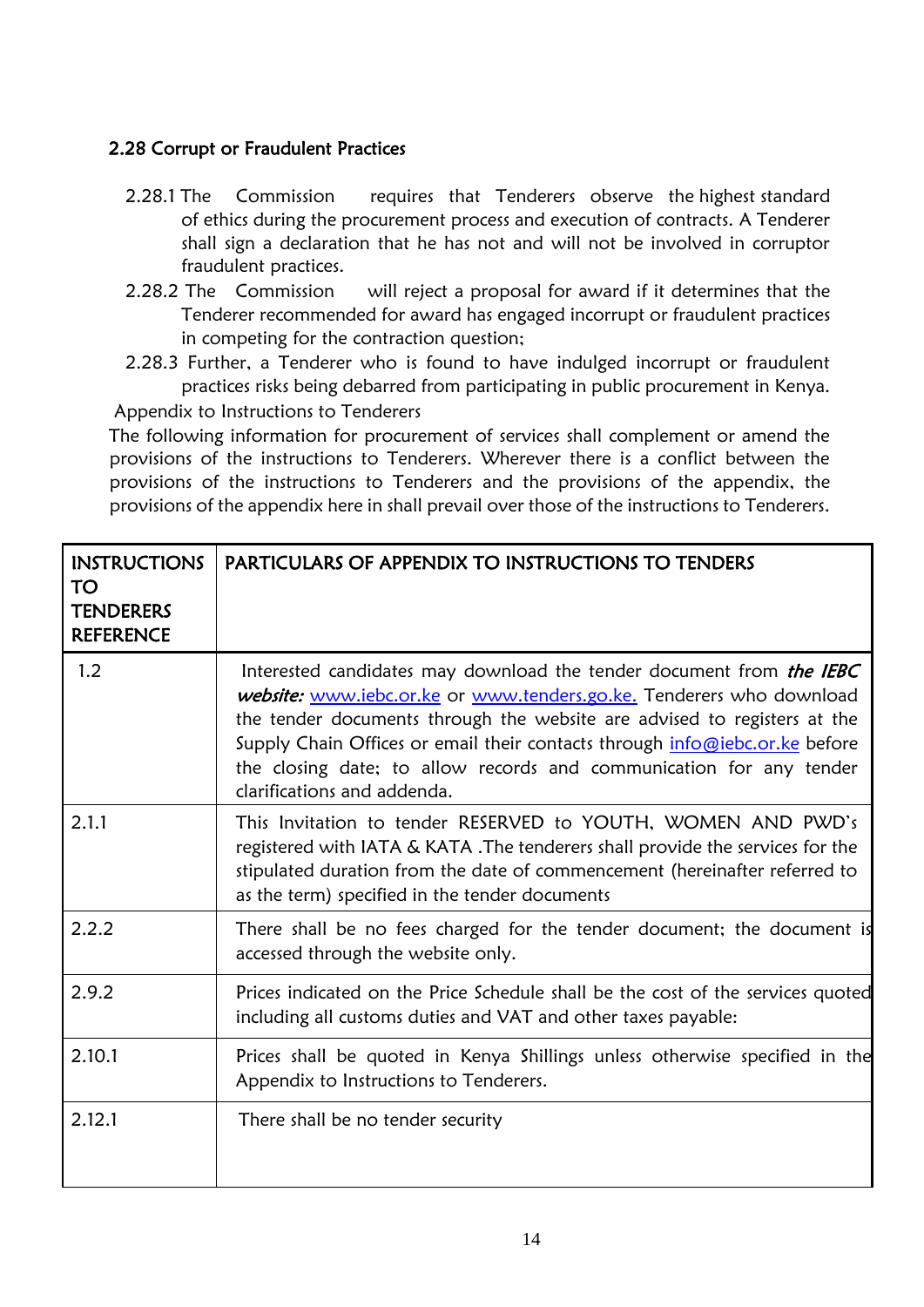| 2.13.1                                                                   | Tenders shall remain valid for 120 days or as specified in the Invitation to<br>tender after date of tender opening prescribed by the  Commission<br>pursuant to paragraph 2.18. A tender valid for a shorter period shall be<br>rejected by the Commission as non-responsive.                                                                                                                                     |
|--------------------------------------------------------------------------|--------------------------------------------------------------------------------------------------------------------------------------------------------------------------------------------------------------------------------------------------------------------------------------------------------------------------------------------------------------------------------------------------------------------|
| 2.14.1                                                                   | The Tenderer shall prepare two copies of the tender, clearly Marking each<br>"ORIGINAL TENDER" and "COPYOF TENDER," as appropriate. In the event<br>of any discrepancy between them, the original shall govern                                                                                                                                                                                                     |
| <b>INSTRUCTIONS</b><br><b>TO</b><br><b>TENDERERS</b><br><b>REFERENCE</b> | PARTICULARS OF APPENDIX TO INSTRUCTIONS TO TENDERS                                                                                                                                                                                                                                                                                                                                                                 |
| 2.16.1                                                                   | Tenders must be received by the Commission at the address specified<br>under paragraph 1.4 no later than Wednesday, 6 <sup>th</sup> January, 2021 at 11.00am.<br>Place:<br><b>Anniversary Towers</b><br>Independent Electoral & Boundaries Commission<br>P.O Box 45371-00100, Nairobi, Kenya                                                                                                                       |
| 2.16.3                                                                   | Bulky tenders which will not fit in the tender box shall be delivered to the<br>procurement unit.                                                                                                                                                                                                                                                                                                                  |
| 2.18.1                                                                   | Commission will open all tenders in the presence of Tenderers'<br>The<br>Representatives who choose to attend, on November, 2020 at 11.00am and<br>in the location specified in the invitation to tender. The Tenderers'<br>representatives who are present shall sign a register evidencing their<br>attendance.                                                                                                  |
| 2.27                                                                     | Within thirty (30) days of the receipt of notification of award from the<br>, the successful Tenderer shall furnish the performance security<br>Commission<br>in accordance with the Conditions of Contract, in the Performance Security<br>Form provided in the tender documents, or in another form acceptable to<br>. The performance security required will be 10% of the<br>the Commission<br>Contract Value. |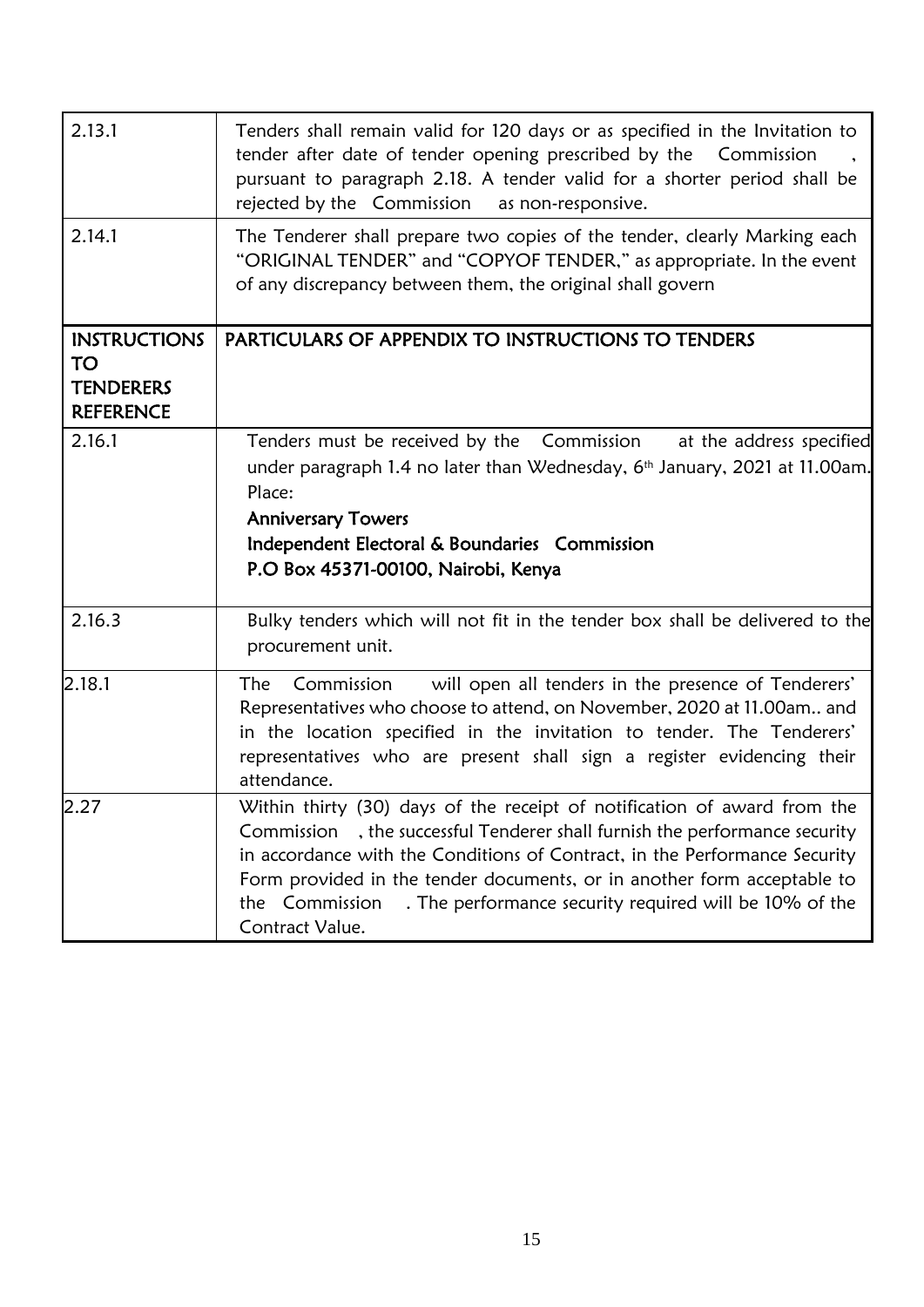# <span id="page-15-0"></span>SECTION III - GENERAL CONDITIONS OF CONTRACT

## <span id="page-15-1"></span>3.1 Definitions

3.1.1 In this Contract, the following terms shall be interpreted as indicated: -

- (a) "The Contract" means the agreement entered into between the Commission and the Tenderer, as recorded in the Contract Form signed by the parties, including all attachments and appendices thereto and all documents incorporated by reference therein.
- (b) "The Contract Price" means the price payable to the Tenderer under the Contract for the full and proper performance of its contractual obligations
- (c) "The services" means services to be provided by the contractor including materials and incidentals, which the Tenderer is required to provide to the Commission under the Contract.
- (d) "The Commission " means Independent Electoral and Boundaries Commission , the organization purchasing the Goods under this Contract.
- (e) "The contractor means the individual or firm providing the services under this Contract.
- (f) "GCC" means general conditions of contract contained in this section
- (g) "SCC" means the special conditions of contract
- (h) "Day" means calendar day

## <span id="page-15-2"></span>3.2 Application

3.2.1 These General Conditions shall apply to the extent that they are not superseded by provisions of other part of contract.

## <span id="page-15-3"></span>3.3 Standards

3.3.1 The services provided under this Contract shall conform to the standards mentioned in the Schedule of requirements

## <span id="page-15-4"></span>3.4 Use of Contract Documents and Information

- 3.4.1 The Tenderer shall not, without the Commission 's prior written consent, disclose the Contract, or any provision therefore, or any specification, plan, drawing, pattern, sample, or information furnished by or on behalf of the Commission in connection therewith, to any person other than a person employed by the Tenderer in the performance of the Contract.
- 3.4.2 The Tenderer shall not, without the Commission 's prior written consent, make use of any document or information enumerated in paragraph 3.5.1 above.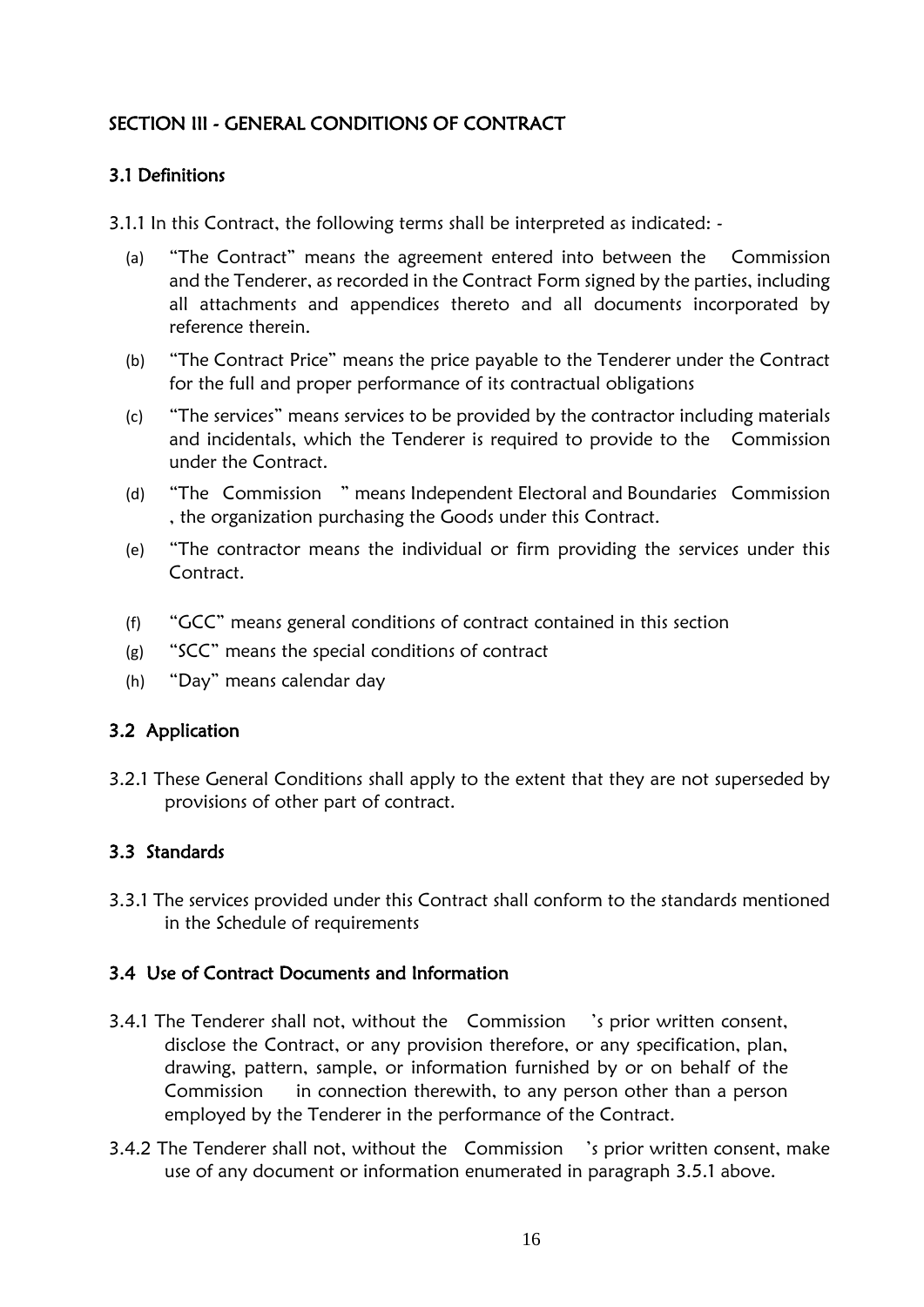3.4.3 Any document, other than the Contract itself, enumerated in paragraph 3.5.1 shall remain the property of the Commission and shall be returned (all copies) to the Commission on completion of the Tenderer's performance under the Contract if so required by the Commission .

## <span id="page-16-0"></span>3.5 Patent Rights

3.5.1 The Tenderer shall indemnify the Commission against all third-party claims of Infringement of patent, trademark, or industrial design tights arising from use of the services under the contract or any part thereof.

## <span id="page-16-1"></span>3.6 Performance Security

- 3.6.1 Within thirty (30) days of receipt of the notification of Contract award, the successful Tenderer shall furnish to the Commission the performance security where applicable in the amount specified in Special Conditions of Contract.
- 3.6.2 The proceeds of the performance security shall be payable to the Commission as compensation for any loss resulting from the Tenderer's failure to complete its obligations under the Contract.
- 3.6.3 The performance security shall be denominated in the currency of the Contract, or in a freely convertible currency acceptable to the Commission and shall be in the form of:
	- a) Cash.
	- b) A bank guarantee.
	- c) Such insurance guarantee approved by the Authority.
	- d) Letter of credit
- 3.6.4 The performance security will be discharged by the Commission and returned to the candidate not later than thirty (30) days following the date of completion of the Tenderer's performance of obligations under the contract, including any warranty obligations under the contract.

## <span id="page-16-2"></span>3.7 Inspection and Tests

- 3.7.1 The Commission or its representative shall have the right to inspect and/or to test the services to confirm their conformity to the Contract specifications. The Commission shall notify the Tenderer in writing, in a timely manner, of the identity of any representatives retained for these purposes.
- 3.7.2 The inspections and tests may be conducted on the premises of the Tenderer or its subcontractor(s). If conducted on the premises of the Tenderer or its subcontractor(s), all reasonable facilities and assistance, including access to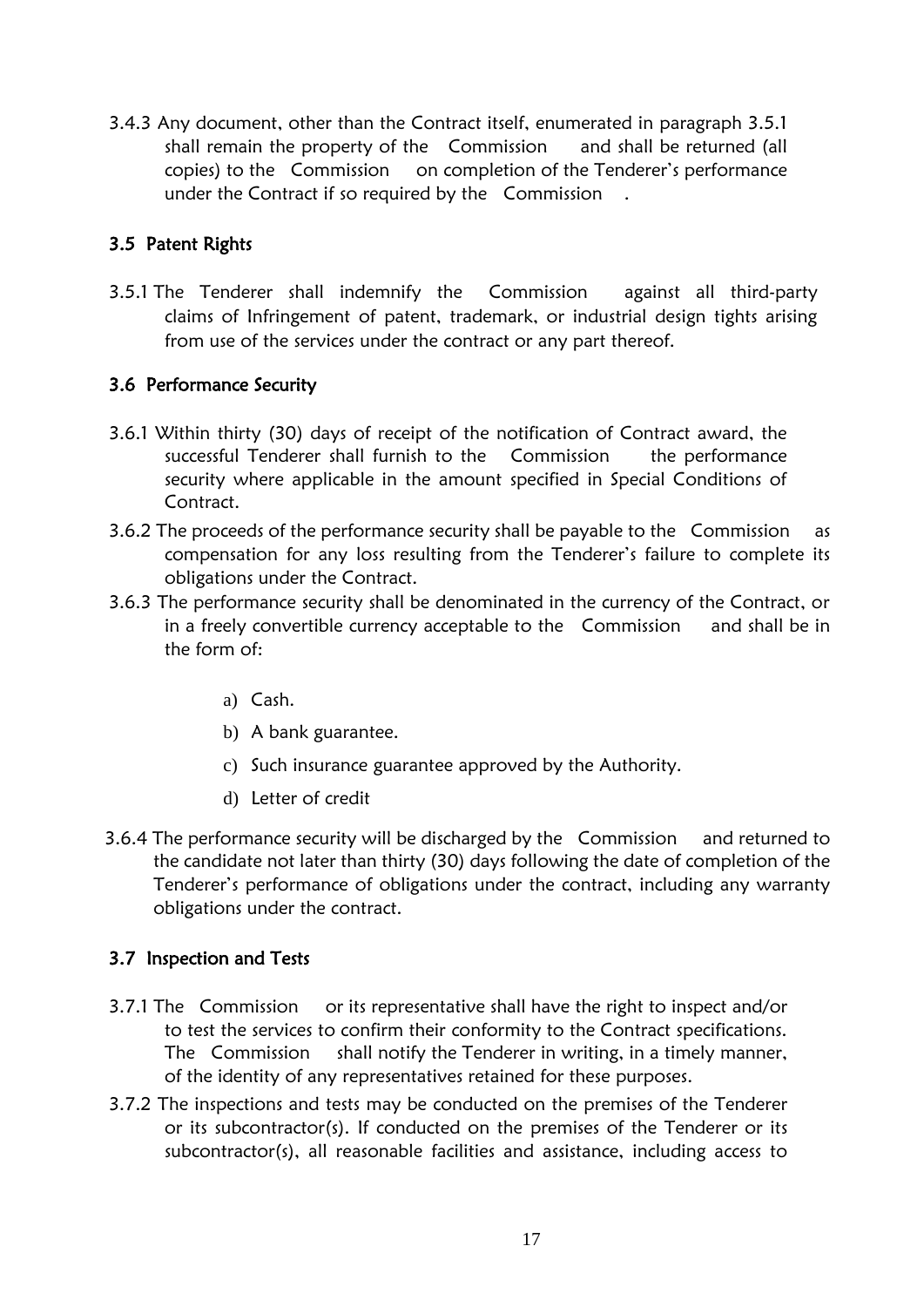drawings and production data, shall be furnished to the inspectors at no charge to the Commission .

- 3.7.3 Should any inspected or tested services fail to conform to the Specifications, the Commission may reject the services, and the Tenderer shall either replace the rejected services or make alterations necessary to meet specification requirements free of cost to the Commission .
- 3.7.4 Nothing in paragraph 3.7 shall in any way release the Tenderer from any warranty or other obligations under this Contract.

## <span id="page-17-0"></span>3.8 Payment

3.8.1 The method and conditions of payment to be made to the Tenderer under this Contract shall be specified in SCC.

## <span id="page-17-1"></span>3.9 Prices

3.9.1 Prices charged by the contractor for services performed under the Contract shall not, with the exception of any Price adjustments authorized in SCC, vary from the prices by the Tenderer in its tender or in the Commission 's request for tender validity Extension as the case may be. No variation in or modification to the terms of the contract shall be made except by written amendment signed by the parties.

## <span id="page-17-2"></span>3.10 Assignment

3.10.1 The Tenderer shall not assign, in whole or in part, its obligations to perform under this contract, except with the Commission 's prior written consent.

## <span id="page-17-3"></span>3.11 Termination for Default

- 3.11.1 The Commission may, without prejudice to any other remedy for breach of Contract, by written notice of default sent to the Tenderer, terminate this Contract in whole or in part:
	- (a) If the Tenderer fails to provide any oral of the services within the period(s) specified in the Contract, or within any extension thereof granted by the Commission .
	- (b) If the Tenderer fails to perform any other obligation(s) under the Contract.
	- (c) If the Tenderer, in the judgment of the Commission has engaged in corrupt or fraudulent practices in competing for or in executing the Contract.
- 3.11.2 In the event the Commission terminates the Contract in whole or in part, it may procure, upon such terms and in such manner as it deems appropriate, services similar to those undelivered, and the Tenderer shall be liable to the Commission for any excess costs for such similar services.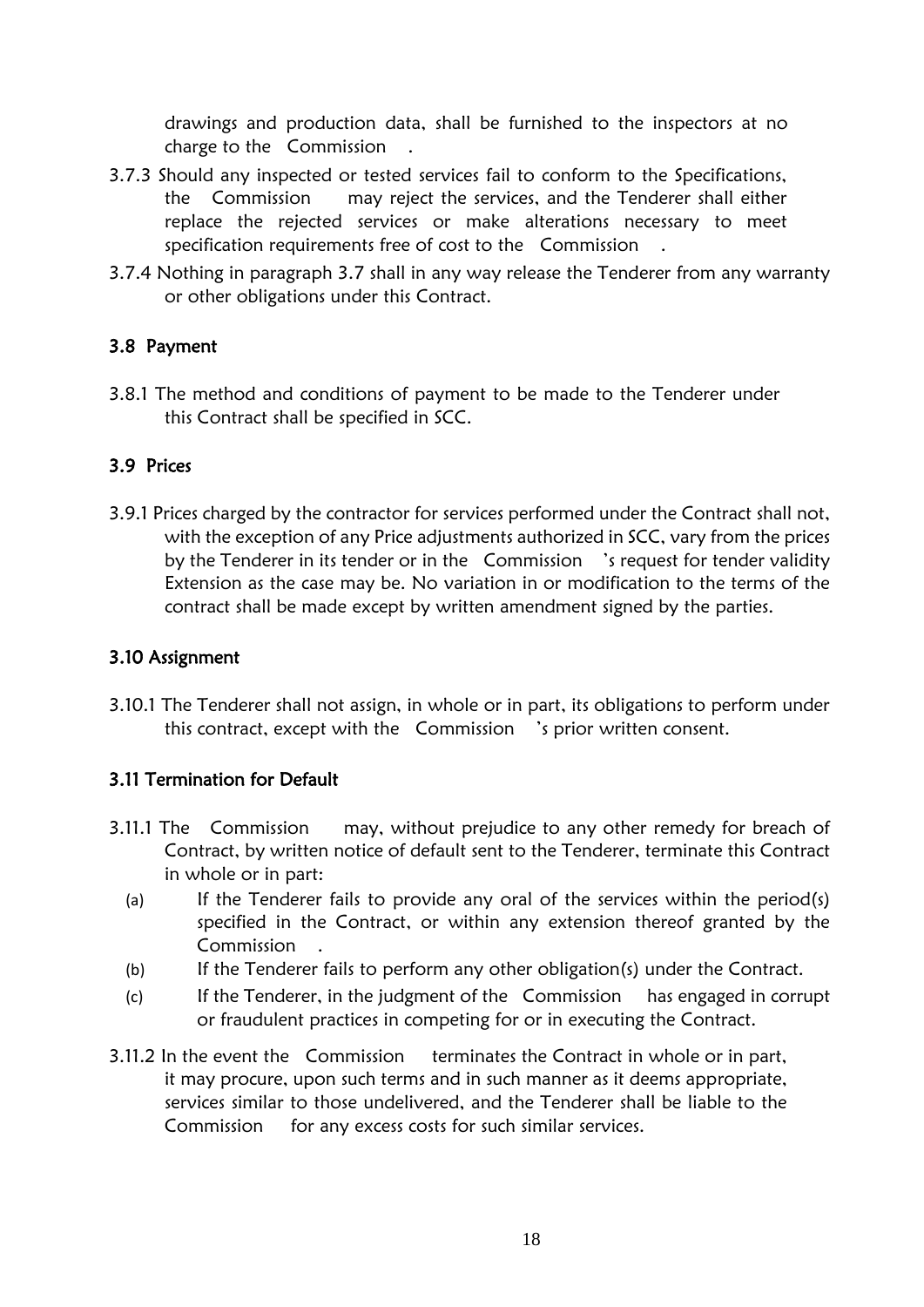## <span id="page-18-0"></span>3.12 Termination for Insolvency

3.12.1 The Commission may at the anytime terminate the contract by giving written notice to the contractor if the contractor becomes bankrupt or otherwise insolvent. In this event, termination will be without compensation to the contractor, provided that such termination will not produce or affect any right of action or remedy, which has accrued or will accrue thereafter to the Commission

## <span id="page-18-1"></span>3.13 Termination for Convenience

- 3.13.1 The Commission by written notice sent to the contractor may terminate the contract in Whole or in part, at anytime for its convenience. The notice of termination shall specify that the termination is for the Commission convenience, the extent to which performance of the contractor of the contract is terminated and the date on which such termination becomes effective.
- 3.13.2 For the remaining part of the contract after termination the Commission may elect to cancel the services and pay to the contractor on agreed amount for partially completed services.

## <span id="page-18-2"></span>3.14 Resolution of Disputes

- 3.14.1 The Commission 's and the contractor shall make every effort to resolve amicably by direct Informal negotiations any disagreement or dispute arising between them under or in connection with the contract.
- 3.14.2 If after thirty (30) days from the commencement of such informal negotiations both parties have been unable to resolve amicably a contract dispute either party may require that the dispute be referred for resolution to the formal mechanisms specified in the SCC.

## <span id="page-18-3"></span>3.15 Governing Language

3.15.1 The contract shall be written in the English language. All correspondence and other documents pertaining to the contract, which are exchanged by the parties, shall be written in the same language.

## <span id="page-18-4"></span>3.16 Force Majeure

3.16.1 The contractor shall not be liable for forfeiture of its performance security, or termination for default if and to the extent that it's delay in performance or other failure to perform its obligations under the Contract is the result of an event of Force Majeure.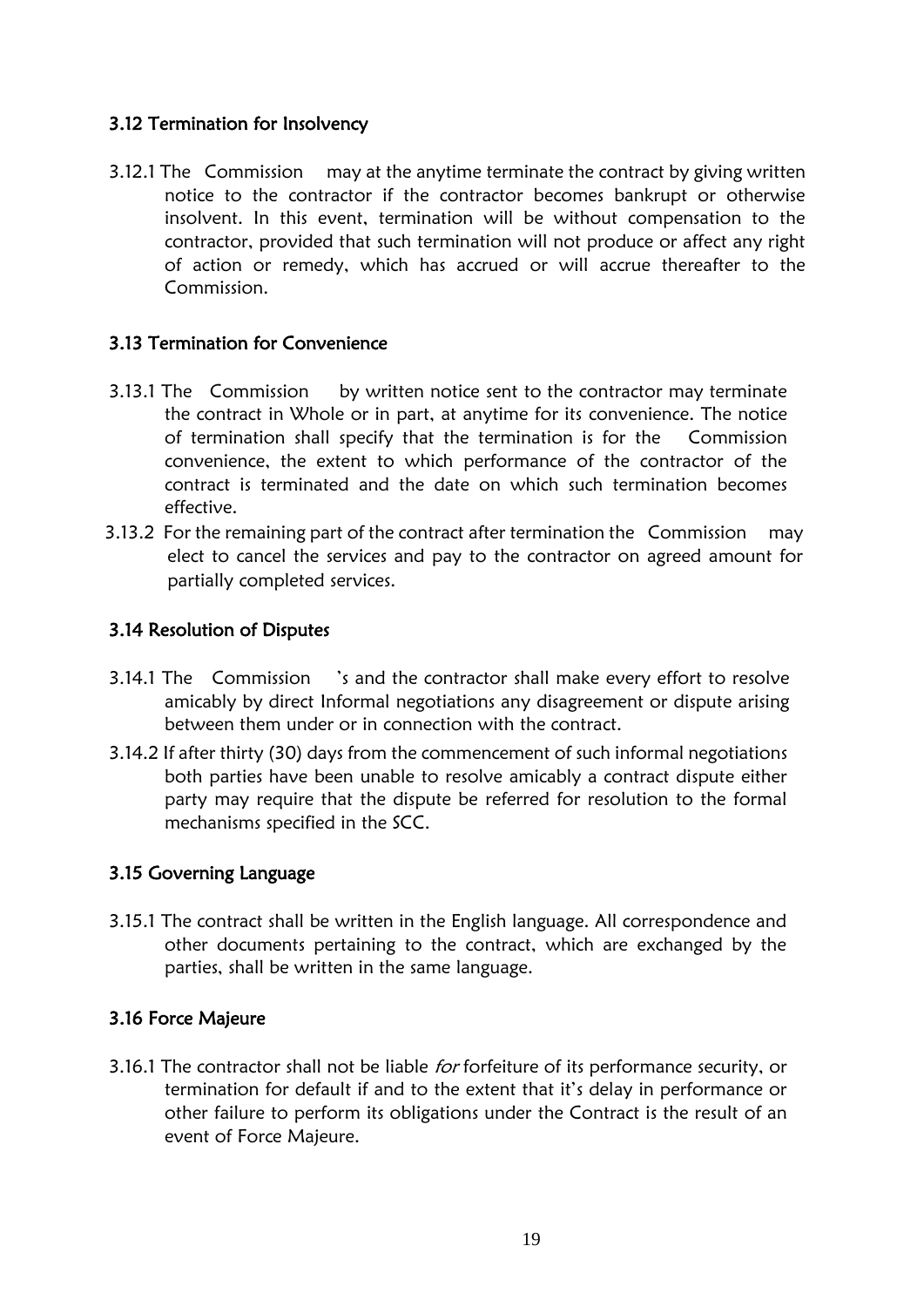## <span id="page-19-0"></span>3.17 Applicable Law

3.17.1 The contract shall be interpreted in accordance with the laws of Kenya unless otherwise specified in the SCC.

## <span id="page-19-1"></span>3.18 Notices

- 3.18.1 Any notices given by one party to the other pursuant to this contract shall be sent to the other party by post or by fax or E-mail and confirmed in writing to the other party's address specified in the SCC.
- 3.18.2 A notice shall be effective when delivered or on the notices effective date, whichever is later.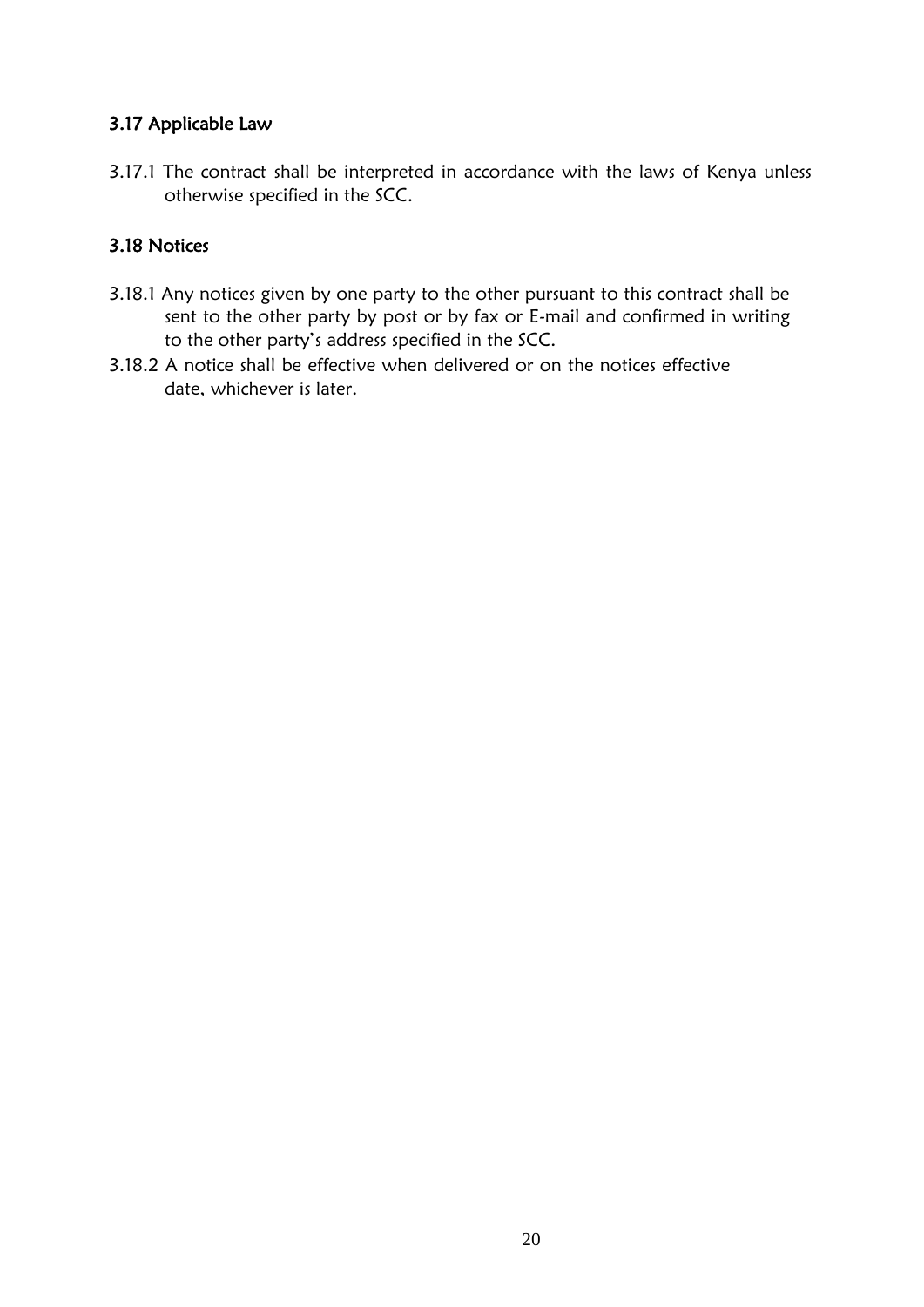# <span id="page-20-0"></span>SECTION IV - SPECIAL CONDITIONS OF CONTRACT

- 2.2 Special conditions of contract shall supplement the general conditions of contract, wherever there is a conflict between the GCC and the SCC, the provisions of the SCC herein shall prevail over those in the GCC.
- 2.3 Special Conditions of contract with reference to the General Conditions of Contract.

| <b>Special Conditions of Contract</b>                                                                                                                                                                                                                                                                                                                                                                                                                |
|------------------------------------------------------------------------------------------------------------------------------------------------------------------------------------------------------------------------------------------------------------------------------------------------------------------------------------------------------------------------------------------------------------------------------------------------------|
|                                                                                                                                                                                                                                                                                                                                                                                                                                                      |
|                                                                                                                                                                                                                                                                                                                                                                                                                                                      |
|                                                                                                                                                                                                                                                                                                                                                                                                                                                      |
| Invitation is for eligible tenderers (youth, women and PWD'S) registered with<br>IATA& KATA for provision of air ticketing services through framework contract for<br>a period of three years 2021 - 2023.                                                                                                                                                                                                                                           |
| The Commission's payment terms are that payment shall be made within thirty<br>(30) days from the date of provision of service.                                                                                                                                                                                                                                                                                                                      |
| Prices charged by the Tenderer for goods delivered and services performed under<br>the Contract shall not, with the exception of any price adjustments authorized in<br>Special Conditions of Contract, vary from the prices by the Tenderer in its tender.<br>All prices quoted by the Tenderer's must be inclusive of all taxes, discounts and<br>delivery costs to Commission, Anniversary Towers, Kenya                                          |
| Any dispute, controversy or claim between the Parties arising out of this Contract<br>or the breach, termination or invalidity thereof, unless settled amicably, shall be<br>referred by either Party to arbitration in accordance with the Laws of Kenya then<br>obtaining. The parties shall be bound by any arbitration award rendered as a<br>result of such arbitration as the final adjudication of any such controversy, claim<br>or dispute. |
| The language of all correspondence and documents related to the bid is: English.<br>Unless explicitly specified in the Technical Requirements section, the key passages<br>of all accompanying printed literature in any other language must be translated<br>into the above language.                                                                                                                                                               |
| The applicable law is the Kenyan Law.                                                                                                                                                                                                                                                                                                                                                                                                                |
| The address of the Commission is:                                                                                                                                                                                                                                                                                                                                                                                                                    |
| Commission<br>Independent Electoral & Boundaries<br>P.O Box 45371-00100, Nairobi, Kenya                                                                                                                                                                                                                                                                                                                                                              |
|                                                                                                                                                                                                                                                                                                                                                                                                                                                      |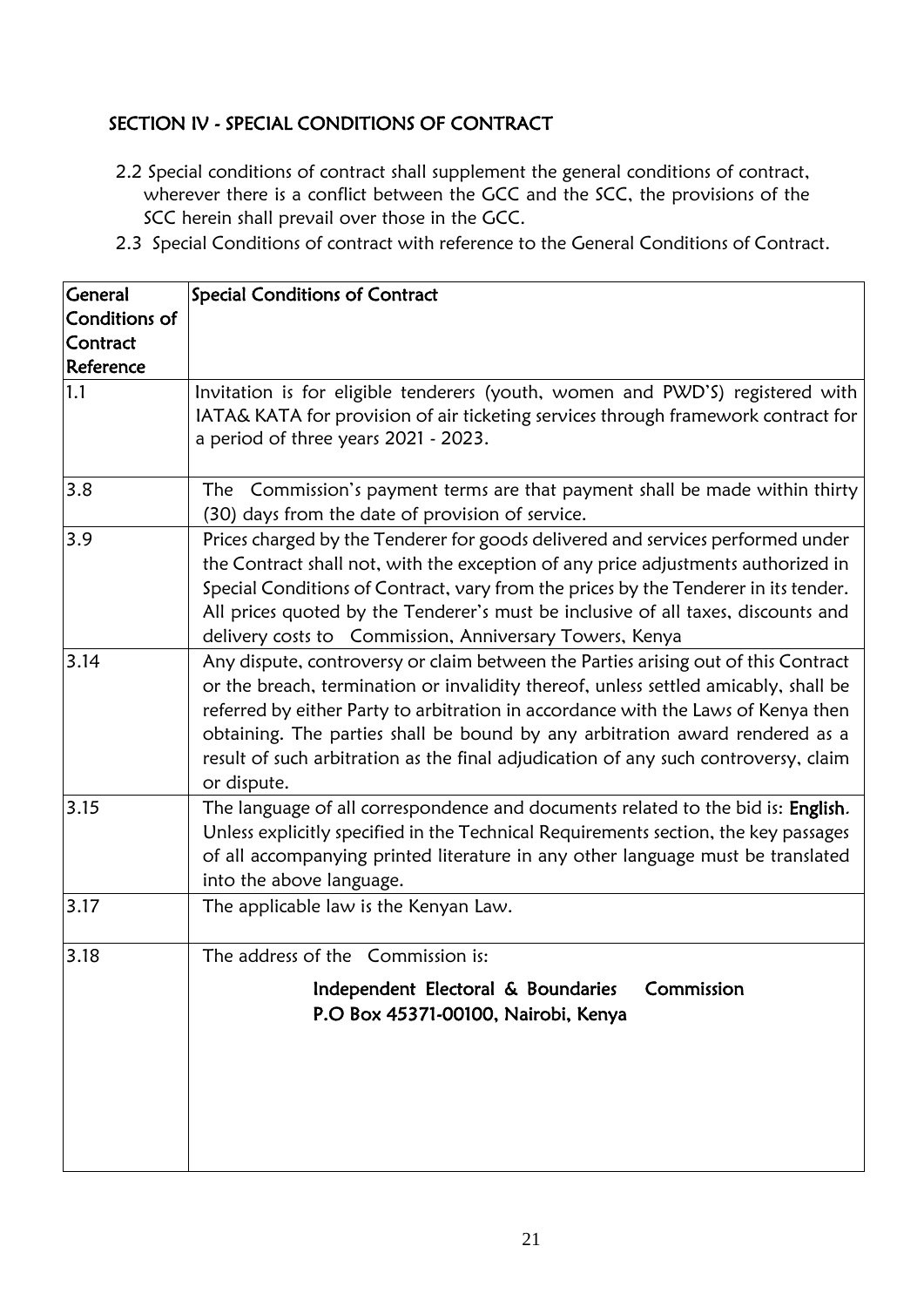## 4.3 Other Special Conditions

- 4.3.3 Commencement Date The commencement date for the contract with the successful bidder(s) shall be the date to be agreed upon during execution of the contract.
- 4.3.4 Contract Period The Contract with the successful bidder(s) shall be for a period of Three (3) years with a mid-term review after Twelve months.

4.3.5 Penalty for non-performance - In the event the repairs or services provided by the service provider

fall below the agreed standards, the Commission will give the service provider a two weeks' notice giving details of the shortcomings that the service provider is expected to rectify. If the service provider fails to rectify the anomaly during the two weeks' notice period then the Commission will initiate the process of terminating the contract.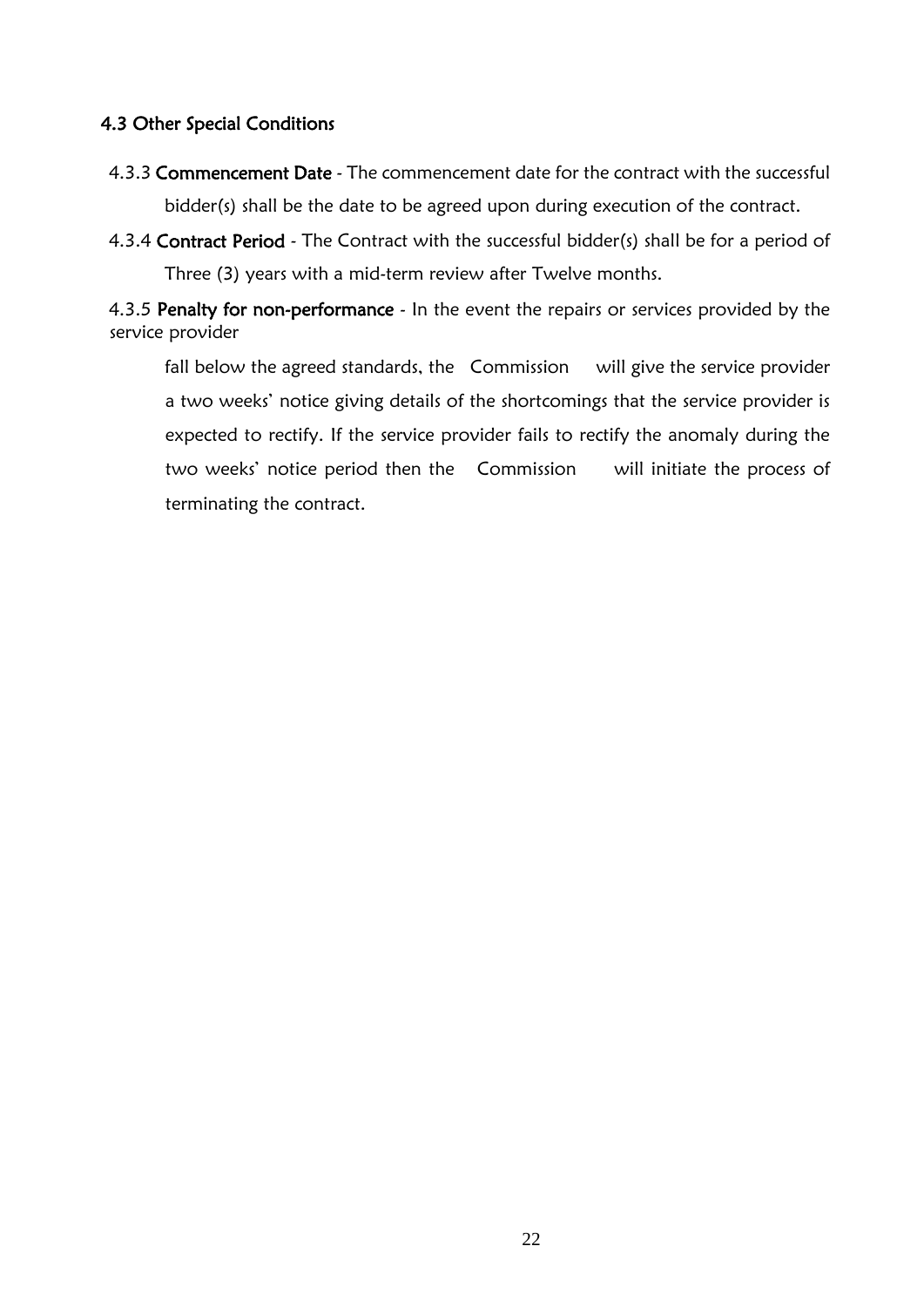## EVALUATION CRITERIA

The received tenders will be evaluated in four stages as detailed below:

Stage 1: Compliance with Mandatory Requirements;

Stage 2: The Technical Evaluation (Capacity to Deliver)

Stage 3: The Financial Evaluation (quoted prices)

Stage 4: Post Qualification

## Stage 1: Mandatory Requirements (MR)

| <b>No</b>       | Requirements                                                                                                                                                               | $\sqrt{\phantom{a}}$ Responsive $\sqrt{\phantom{a}}$ Non- | Responsive |
|-----------------|----------------------------------------------------------------------------------------------------------------------------------------------------------------------------|-----------------------------------------------------------|------------|
| MR <sub>1</sub> | Copy of Certificate of Incorporation or Business<br>Registration Certificate.                                                                                              |                                                           |            |
| <b>MR2</b>      | <b>PIN Certificate:</b>                                                                                                                                                    |                                                           |            |
| MR <sub>3</sub> | <b>VAT Registration Certificate</b>                                                                                                                                        |                                                           |            |
| MR <sub>4</sub> | Valid Tax Compliance/ Exemption Certificate                                                                                                                                |                                                           |            |
| <b>MR5</b>      | Certificate of Registration in a target group issued by<br>the National Treasury                                                                                           |                                                           |            |
| MR <sub>6</sub> | Must submit Evidence of a certified and valid KATA &<br>IATA Registration                                                                                                  |                                                           |            |
| MR <sub>7</sub> | Copy of certificate of registration with relevant<br>regulatory bodies (for persons with disabilities<br>registration with National Council for Persons with<br>Disability |                                                           |            |
| MR <sub>8</sub> | Duly filled Confidential Business Questionnaire in the<br>form provided in this tender document                                                                            |                                                           |            |
| <b>MR9</b>      | Must submit a Dully filled, signed and stamped<br>Confidential Business Questionnaire                                                                                      |                                                           |            |
| <b>MR10</b>     | Must submit a Duly filled, signed and stamped Anti -<br>Corruption Declaration Form                                                                                        |                                                           |            |
| <b>MR11</b>     | Must submit a Dully Filled, signed and stamped the<br>Price Schedule in the format provided.                                                                               |                                                           |            |

Bidders will be required to meet all the mandatory requirements to qualify to proceed to the next stage of evaluation (Technical Evaluation on Capacity to deliver the Service).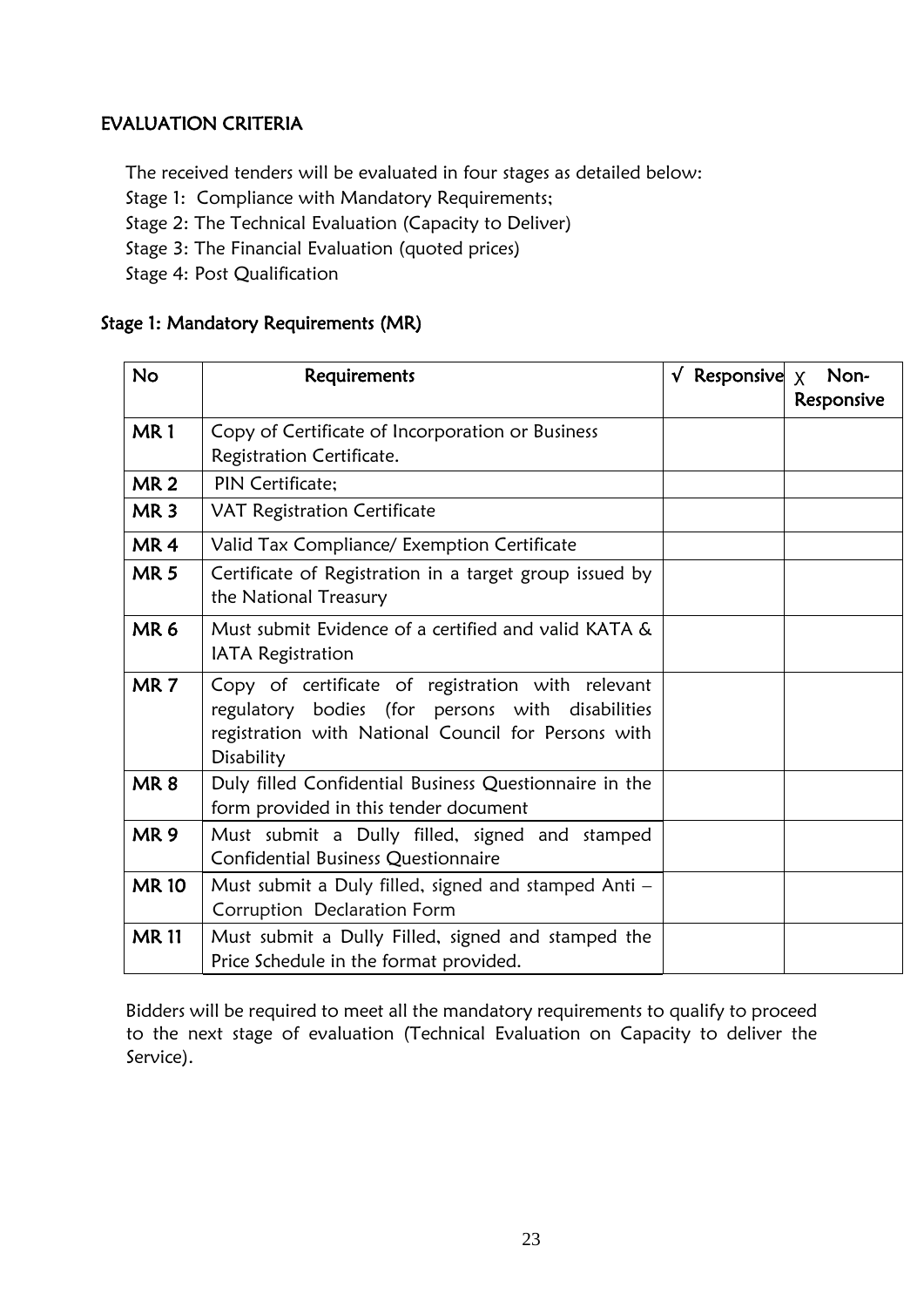# Stage 2: Technical Evaluation on Capacity to Deliver the Service

| No.                       | <b>Evaluation Attributes</b>                                    | $\sqrt{\phantom{a}}$ Responsive | Non-<br>X<br>Responsive |
|---------------------------|-----------------------------------------------------------------|---------------------------------|-------------------------|
| Experience/               | 5 years of experience in Air Travel and                         |                                 |                         |
| <b>References</b>         | Ticketing Industry                                              |                                 |                         |
|                           |                                                                 |                                 |                         |
|                           | Provide list of at least 3 Major Clients                        |                                 |                         |
|                           | where the firm has provided similar                             |                                 |                         |
|                           | services evidence of LSO/Contract                               |                                 |                         |
|                           | 2 Global coverage and 1 local coverage                          |                                 |                         |
| <b>Financial Capacity</b> | Provide copies of audited accounts for                          |                                 |                         |
|                           | the company for the last two accounting<br>years. 2018 and 2019 |                                 |                         |

Technical Evaluation on Capacity to Deliver the Service

# Stage 3: Financial Evaluation

- i) Checking on the correctness of the price schedule.
- ii) Ranking bidders on various categories

# Award Criteria

All the Bidders who meet the preliminary and Technical evaluation will be ranked and contracted for the services for a period of 3 years.

Framework Contract will be awarded to the Lowest Evaluated Bidders (maximum 10).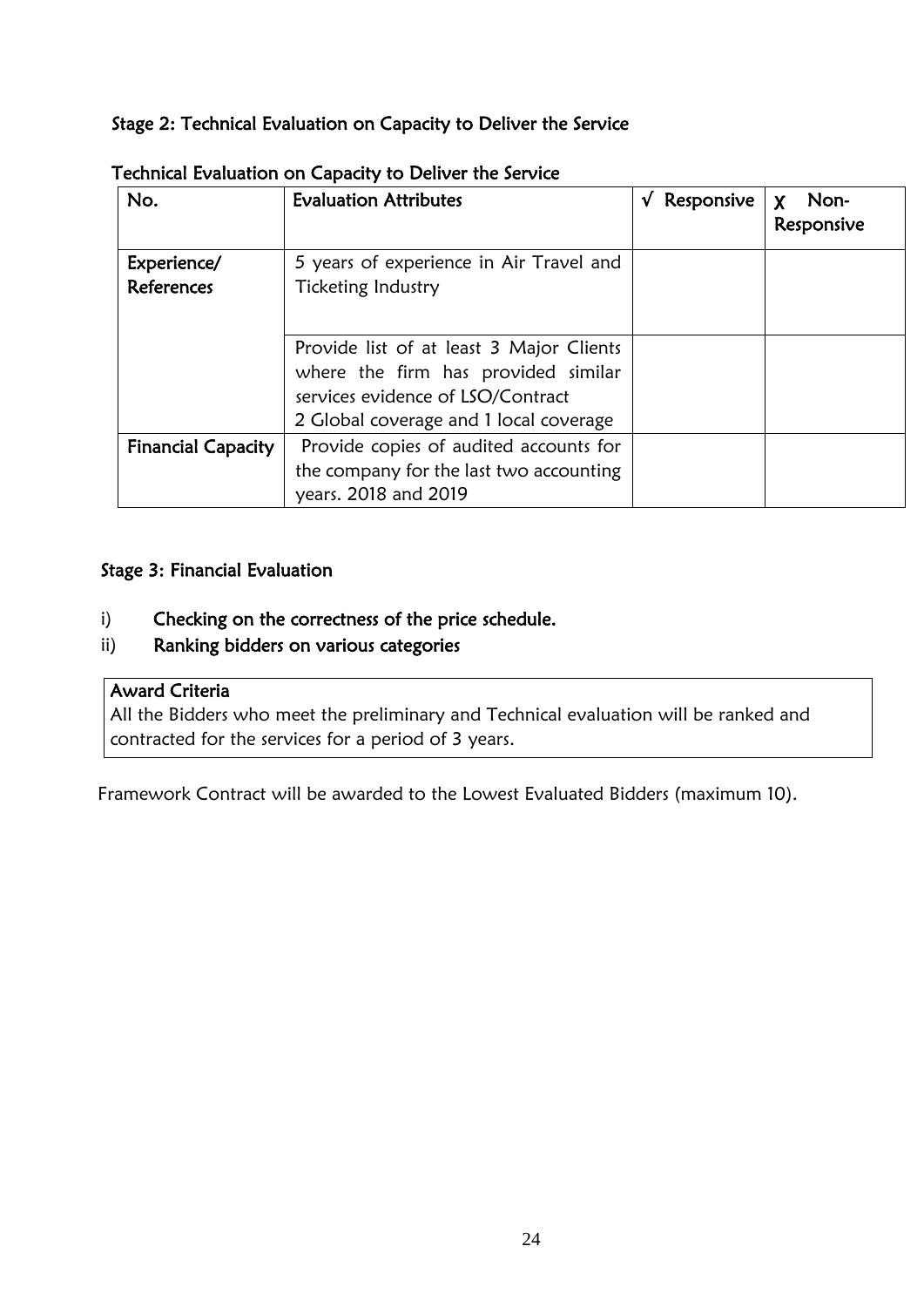# SECTION V – PRICE SCHEDULE FOR PROVISION OF AIRTICKETING SERVICES

| <b>NO</b> | SERVICES REQUIRED                                                              | <b>CLASS</b>    | Service charge in Ksh<br>(incl. of all taxes) |
|-----------|--------------------------------------------------------------------------------|-----------------|-----------------------------------------------|
| LOT:1     | Return Ticketing Services for domestic air<br>travel (within Kenya)            | <b>Business</b> |                                               |
|           | One way Air Ticketing Services for domestic air travel<br>(within Kenya)       |                 |                                               |
|           | Return Ticketing Services for domestic air<br>travel (within Kenya)            | Economy         |                                               |
|           | One way Air Ticketing Services for domestic air travel<br>(within Kenya)       |                 |                                               |
| LOT: 2    | Return Ticketing Services for Regional air travel (Within<br>Africa)           | <b>Business</b> |                                               |
|           | One way Air Ticketing Services for Regional air travel<br>(Within Africa)      |                 |                                               |
|           | Return Ticketing Services for Regional air travel (Within<br>Africa)           | Economy         |                                               |
|           | One way Air Ticketing Services for Regional air travel<br>(Within Africa)      |                 |                                               |
| LOT: 3    | Return Ticketing Services for Regional air travel (Within<br>East Africa)      | <b>Business</b> |                                               |
|           | One way Air Ticketing Services for Regional air travel<br>(Within East Africa) |                 |                                               |
|           | Return Ticketing Services for Regional air travel (Within<br>East Africa)      | Economy         |                                               |
|           | One way Air Ticketing Services for Regional air travel<br>(Within East Africa) |                 |                                               |
| LOT: 4    | Return Ticketing Services International Air travel                             | <b>Business</b> |                                               |
|           | One way Air Ticketing Services International Air travel                        |                 |                                               |
|           | Return Ticketing Services International Air travel                             | Economy         |                                               |
|           | One way Air Ticketing Services International Air travel                        |                 |                                               |

## Note to Bidders:

1. Services will be rendered on need basis through issuance of a Purchase Order.

2. Payments shall be made at the end of every Month within 30 days upon receipt of Invoice(s)

- 3. The Invoiced amounts MUST be presented in separate columns indicating various charges among other charges.
- 4. Cost of the ticket as per the airline market rate at the time of issuing the tickets.

Bidder's Signature…………………………………………………………………..

Stamp………………………………………………………………………………..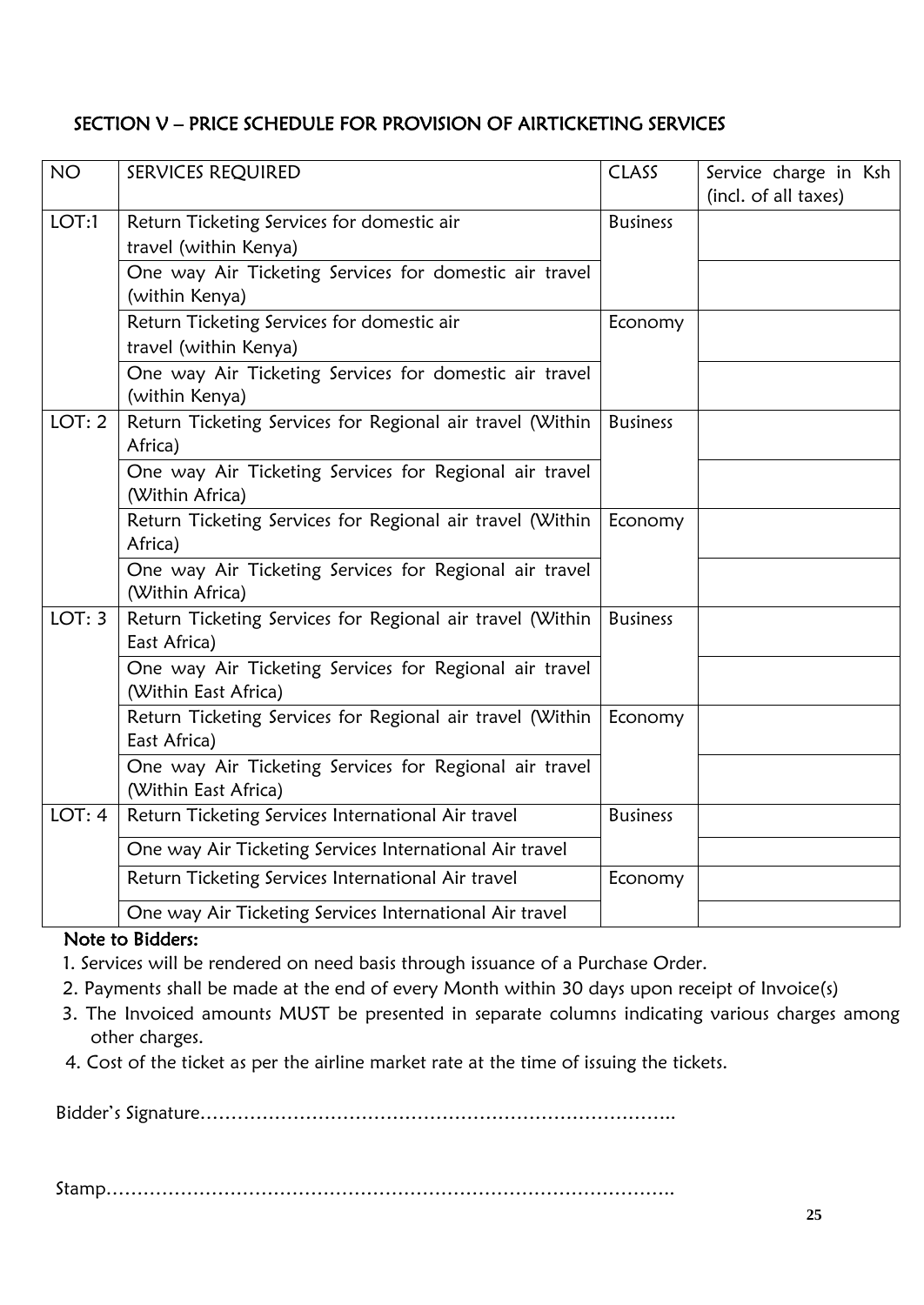## <span id="page-25-0"></span>SECTION VIII- STANDARD FORMS

#### Notes on the Sample Forms

- 1 Form of Tender-The form of tender must be completed by the Tenderer and submitted with the tender documents. It must also be duly signed by duly authorized representatives of the Tenderer.
- 2 Confidential Business Questionnaire Form- This form must be completed by the Tenderer and submitted with the tender documents.
- 3 Tender Security Form- When required by the tender documents the tender shall provide the tender security either in the form included herein or in another format acceptable to the procuring entity.
- 4 Contract Form- The Contract Form shall not be completed by the Tenderer at the time of submitting the tender. The Contract Form shall be completed after contract award and should incorporate the accepted contract price.
- 5 Performance Security Form- The performance security form should not be completed by the Tenderer at the time of tender preparation. Only the successful Tenderer will be required to provide performance security in the form provided herein or in another form acceptable to the procuring entity.
- 6 Bank Guarantee for Advance Payment Form- When Advance payment is requested for by the successful bidder and agreed by the procuring entity, this form must be completed fully and duly signed by the authorized officials of the bank.
- 7 Manufacturers Authorization Form- When required by the tender documents this form must be completed and submitted with the tender documents. This form will be completed by the manufacturer of the goods where the Tenderer is an agent.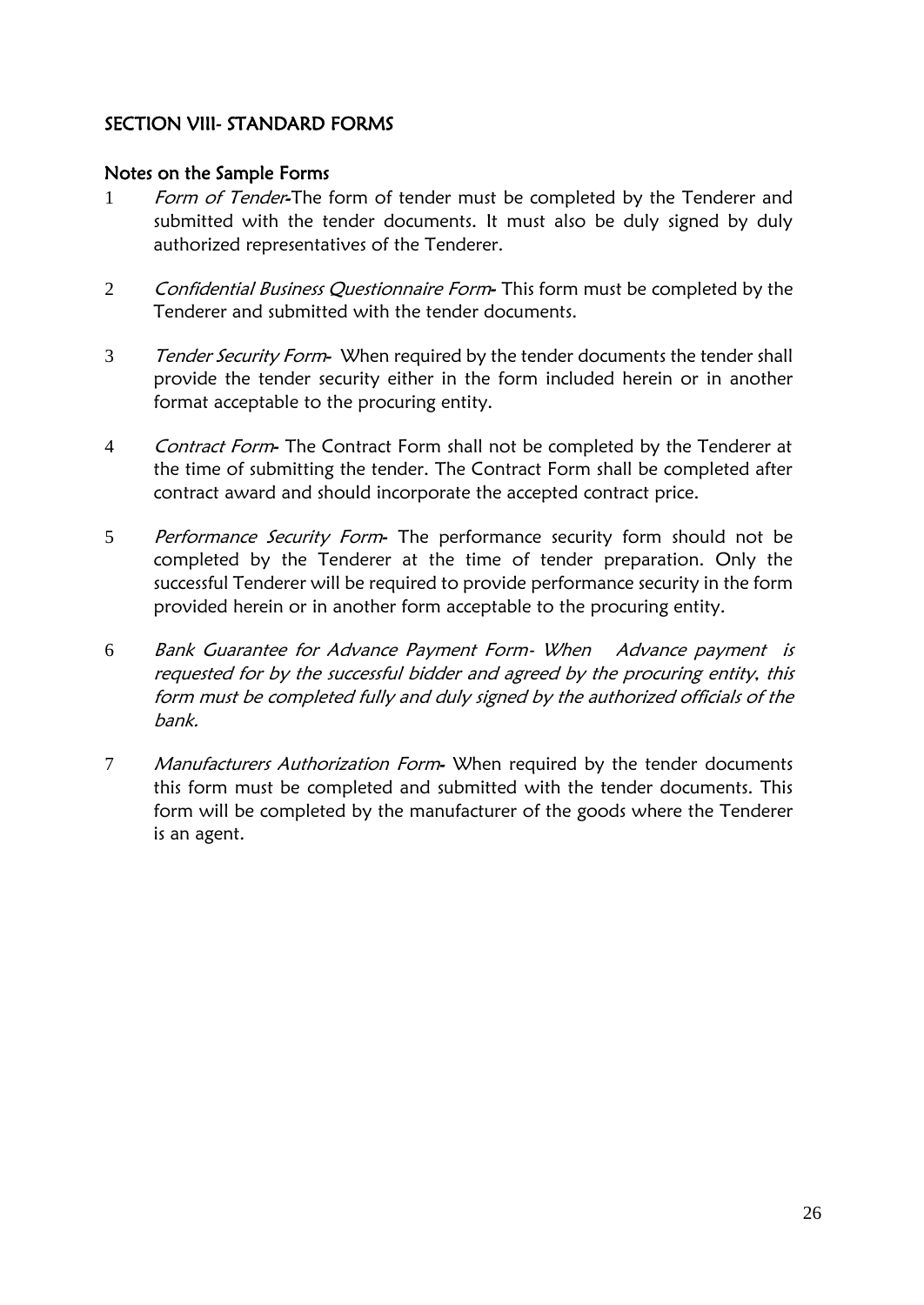## <span id="page-26-0"></span>8.1 FORM OF TENDER

Date

Tender No. To: Independent Electoral & Boundaries Commission P.O Box 45371-00100, Nairobi, Kenya Gentlemen and/or Ladies:

1. Having examined the tender documents including Addenda Nos. ………………………………. [insert numbers]. the receipt of which is hereby duly acknowledged, we, the undersigned, offer to supply deliver, install and Commission …………………………………………… (insert equipment description) in conformity with the said tender documents for the sum of …………………………………………………………. (total tender amount in words and figures) or such other sums as may be ascertained in accordance with the Schedule of Prices attached herewith and made part of this Tender.

2. We undertake, if our Tender is accepted, accordance with the delivery schedule specified in the Schedule of Requirements.

3. If our Tender is accepted, we will obtain the guarantee of a bank in a sum of equivalent to percent of the Contract Price for the due performance of the Contract, in the form prescribed by ………………. ………………..

4. We agree to abide by this Tender for a period of....... [Number] days from the date fixed for tender opening of the Instructions to Tenderers, and it shall remain binding up on us and may be accepted at any time before the expiration of that period.

5. This Tender, together with your written acceptance thereof and your notification of award, shall constitute a Contract, between us. Subject to signing of the Contract by the parties.

6. We understand that you are not bound to accept the lowest or any tender you may receive.

Dated this day of 20

[signature] [in the capacity of]

Duly authorized to sign tender for an on behalf of \_\_\_\_\_\_\_\_\_\_\_\_\_\_\_\_\_\_\_\_\_\_\_\_\_\_\_\_\_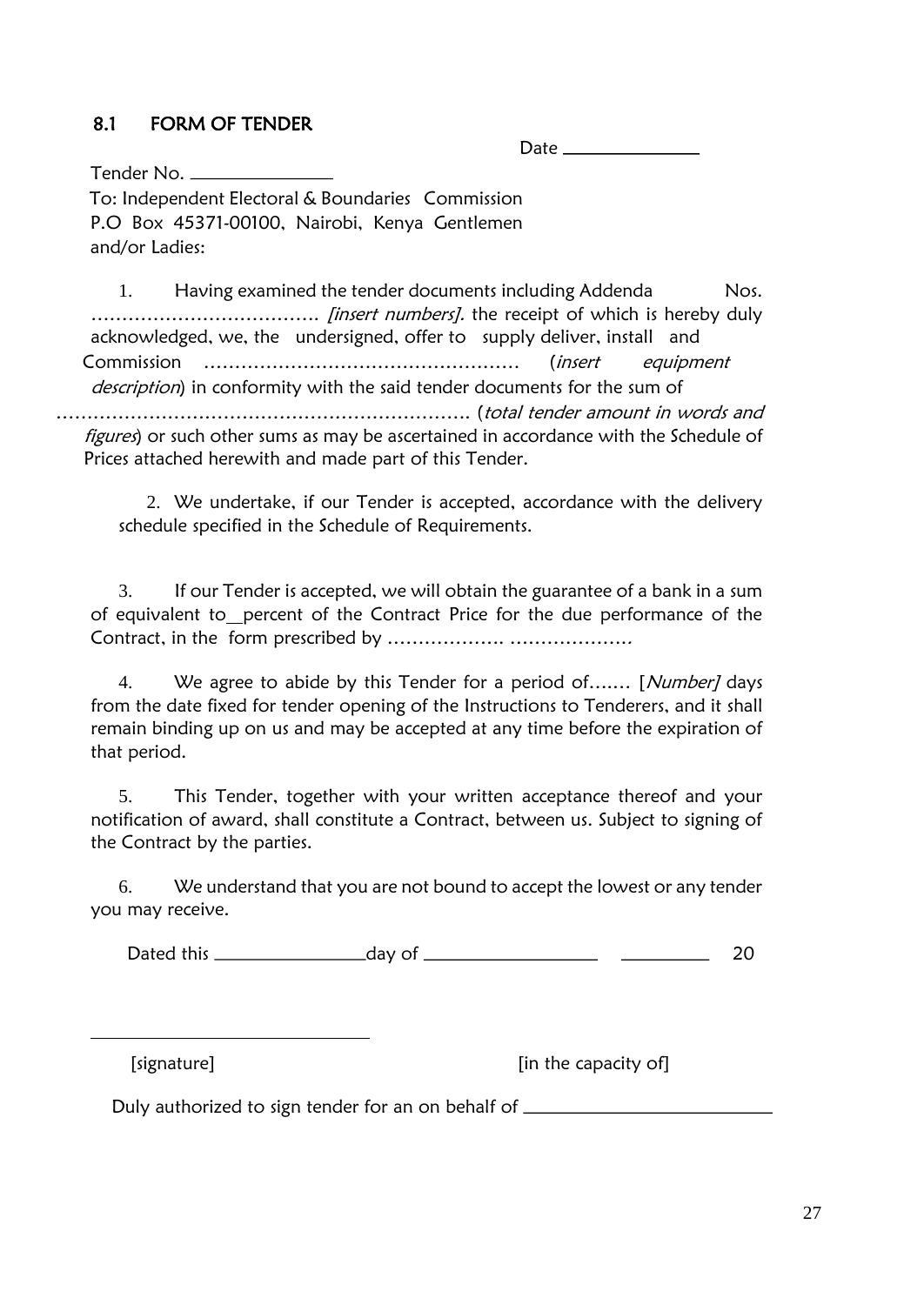## 8.2 CONFIDENTIAL BUSINESS QUESTIONNAIRE FORM

You are requested to give the particulars indicated in Part 1; either Part 2(a), 2(b) or 2 (c) whichever applies to your type of business; and Part3. You are advised that it is a serious offence to give false information on this form.

|      | Part 1-General                                                       |                                                             |                     |               |  |
|------|----------------------------------------------------------------------|-------------------------------------------------------------|---------------------|---------------|--|
|      |                                                                      |                                                             |                     |               |  |
| 1.1  | <b>Business Name</b>                                                 |                                                             |                     |               |  |
|      |                                                                      |                                                             |                     |               |  |
|      | .                                                                    |                                                             |                     |               |  |
| 1.2  | Location of Business Premises.                                       |                                                             |                     |               |  |
|      |                                                                      |                                                             |                     |               |  |
|      |                                                                      | <u> 1989 - Johann Stoff, amerikansk politiker (d. 1989)</u> |                     |               |  |
| 1.3  |                                                                      |                                                             |                     |               |  |
|      | Postal Address                                                       |                                                             |                     |               |  |
|      |                                                                      |                                                             |                     |               |  |
|      |                                                                      |                                                             |                     |               |  |
|      |                                                                      |                                                             |                     |               |  |
| 1.4  |                                                                      |                                                             |                     |               |  |
| 1.5  | Registration Certificate No.                                         |                                                             |                     |               |  |
|      |                                                                      |                                                             |                     |               |  |
|      |                                                                      |                                                             |                     |               |  |
| 1.6  | Maximum Value of Business which you can handle at any one time -Kshs |                                                             |                     |               |  |
| 1.7  |                                                                      |                                                             |                     |               |  |
|      |                                                                      |                                                             |                     |               |  |
|      |                                                                      |                                                             |                     |               |  |
|      | Part 2 (a) – Sole Proprietor                                         |                                                             |                     |               |  |
| 2a.1 | Your Name in                                                         |                                                             |                     |               |  |
|      |                                                                      |                                                             |                     |               |  |
| 2a.2 |                                                                      |                                                             |                     |               |  |
|      |                                                                      |                                                             |                     |               |  |
|      | Citizenship Details                                                  |                                                             |                     |               |  |
|      |                                                                      |                                                             |                     |               |  |
|      |                                                                      |                                                             |                     |               |  |
|      | Part 2 (b)Partnership                                                |                                                             |                     |               |  |
| 2b.1 | Given details of Partners as follows:                                |                                                             |                     |               |  |
| 2b.2 | Name                                                                 | Nationality                                                 | Citizenship Details | <b>Shares</b> |  |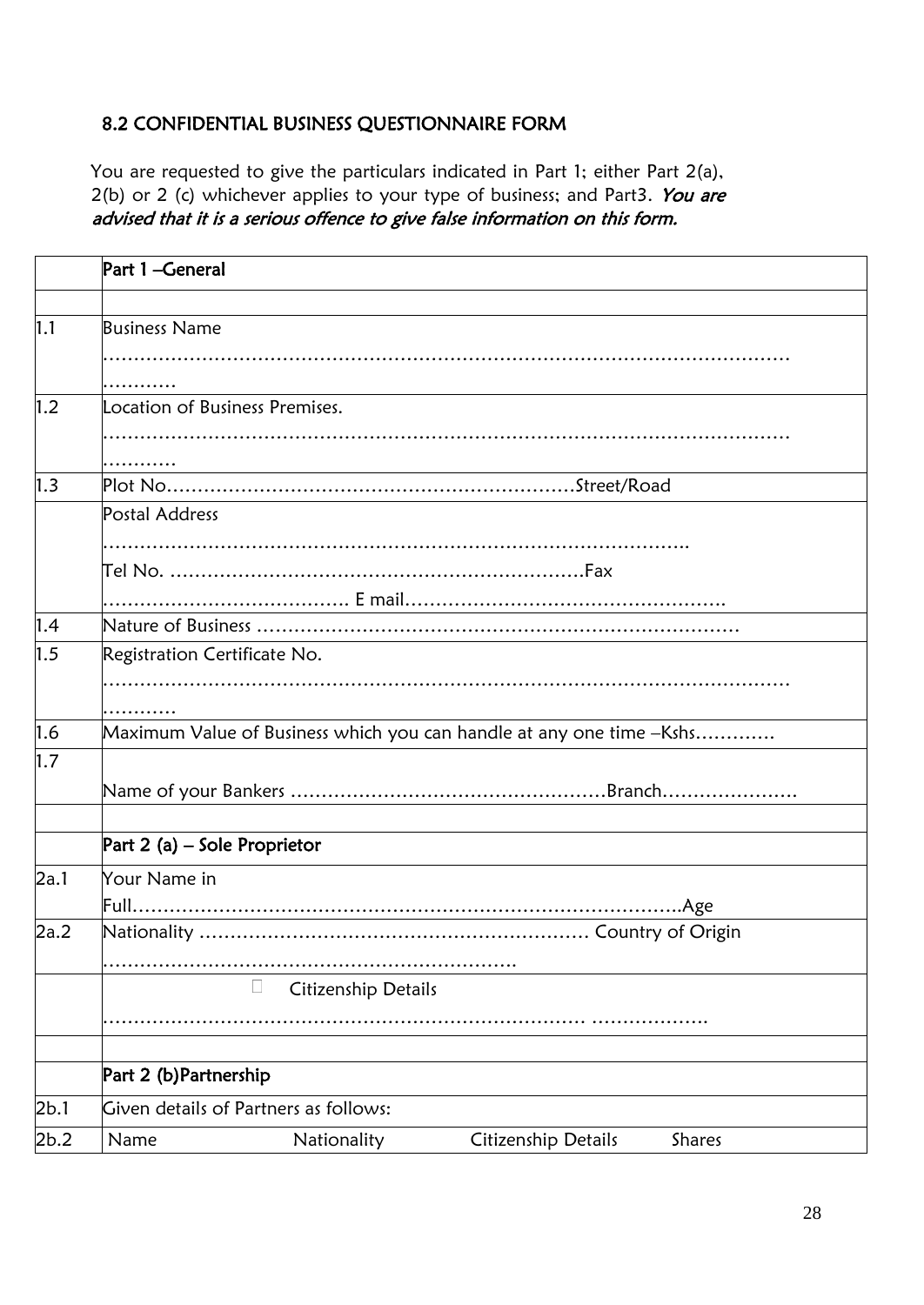|      | 2                 |                                                  |                     |        |
|------|-------------------|--------------------------------------------------|---------------------|--------|
|      |                   |                                                  |                     |        |
|      | 3.                |                                                  |                     |        |
|      |                   |                                                  |                     |        |
|      |                   |                                                  |                     |        |
|      | 4.                |                                                  |                     |        |
|      |                   |                                                  |                     |        |
|      |                   |                                                  |                     |        |
|      |                   | Part 2 (c) - Registered Company                  |                     |        |
| 2c.1 | Private or Public |                                                  |                     |        |
|      |                   |                                                  |                     |        |
| 2c.2 |                   | State the Nominal and Issued Capital of Company- |                     |        |
|      | Nominal Kshs.     |                                                  |                     |        |
|      |                   |                                                  |                     |        |
|      | Issued Kshs.      |                                                  |                     |        |
|      |                   |                                                  |                     |        |
| 2c.3 |                   | Given details of all Directors as follows        |                     |        |
|      | Name              |                                                  |                     | Shares |
|      |                   | Nationality                                      | Citizenship Details |        |
|      |                   |                                                  |                     |        |
|      |                   |                                                  |                     |        |
|      | 2                 |                                                  |                     |        |
|      |                   |                                                  |                     |        |
|      | 3.                |                                                  |                     |        |
|      |                   |                                                  |                     |        |
|      | 4.                |                                                  |                     |        |
|      |                   |                                                  |                     |        |
|      |                   |                                                  |                     |        |
|      |                   |                                                  |                     |        |
|      | $\overline{5}$ .  |                                                  |                     |        |
|      |                   |                                                  |                     |        |

|     | <b>Part 3</b> - Eligibility Status                                            |     |
|-----|-------------------------------------------------------------------------------|-----|
|     |                                                                               |     |
| 3.1 | Are you related to an Employee, Committee Member or Board Member of IEBC? Yes | No. |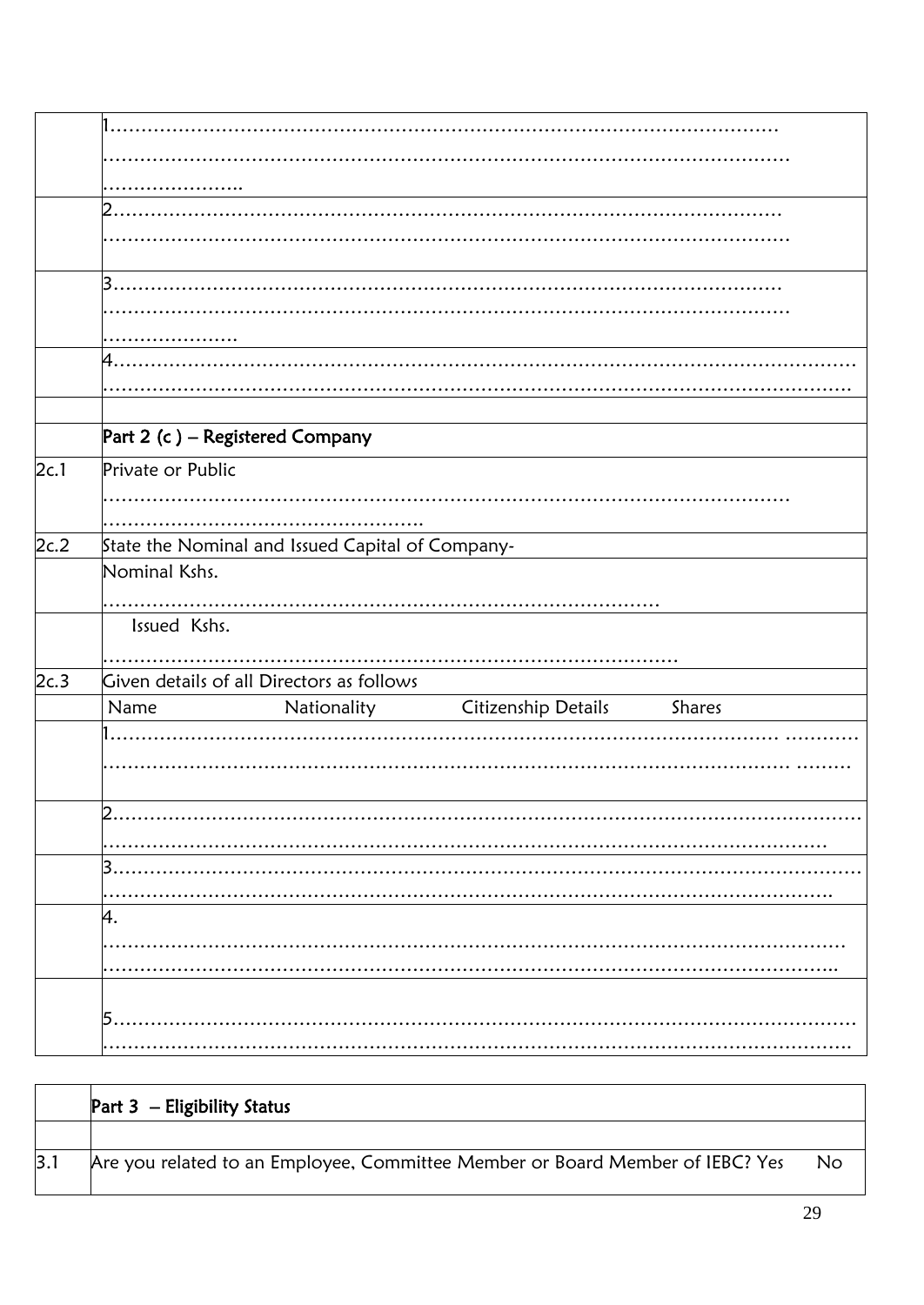| 3.2 | If answer in '3.1' is YES give the relationship.                                                                                                                                                                                                                                         |
|-----|------------------------------------------------------------------------------------------------------------------------------------------------------------------------------------------------------------------------------------------------------------------------------------------|
|     |                                                                                                                                                                                                                                                                                          |
|     |                                                                                                                                                                                                                                                                                          |
|     |                                                                                                                                                                                                                                                                                          |
| 3.3 |                                                                                                                                                                                                                                                                                          |
|     | Does an Employee, Committee Member, and Board Member of IEBC sit in the Board of Directors<br>or Management of your Organization, Subsidiaries or Joint Ventures? Yes No                                                                                                                 |
| 3.4 | If answer in '3.3' above is YES give details.                                                                                                                                                                                                                                            |
|     |                                                                                                                                                                                                                                                                                          |
|     |                                                                                                                                                                                                                                                                                          |
|     | .                                                                                                                                                                                                                                                                                        |
|     |                                                                                                                                                                                                                                                                                          |
|     |                                                                                                                                                                                                                                                                                          |
|     |                                                                                                                                                                                                                                                                                          |
|     |                                                                                                                                                                                                                                                                                          |
|     |                                                                                                                                                                                                                                                                                          |
|     |                                                                                                                                                                                                                                                                                          |
| 3.5 |                                                                                                                                                                                                                                                                                          |
|     | $ $ directly or indirectly with a firm or any of it's affiliates that have been engaged by IEBC to provid $\c\vert\,\vert$<br>consulting services for preparation of design, specifications and other documents to be used for<br>procurement of the goods under this invitation? Yes No |
| 3.6 |                                                                                                                                                                                                                                                                                          |
|     | If answer in '3.5' above is YES give details.                                                                                                                                                                                                                                            |
|     |                                                                                                                                                                                                                                                                                          |
|     |                                                                                                                                                                                                                                                                                          |
|     |                                                                                                                                                                                                                                                                                          |
|     |                                                                                                                                                                                                                                                                                          |
|     |                                                                                                                                                                                                                                                                                          |
|     |                                                                                                                                                                                                                                                                                          |
| 3.7 | Are you under a declaration of ineligibility for corrupt and fraudulent practices? YES<br>No                                                                                                                                                                                             |
|     |                                                                                                                                                                                                                                                                                          |
| 3.8 | If answer in '3.7' above is YES give details:                                                                                                                                                                                                                                            |
|     |                                                                                                                                                                                                                                                                                          |
|     |                                                                                                                                                                                                                                                                                          |
|     |                                                                                                                                                                                                                                                                                          |
|     |                                                                                                                                                                                                                                                                                          |
|     |                                                                                                                                                                                                                                                                                          |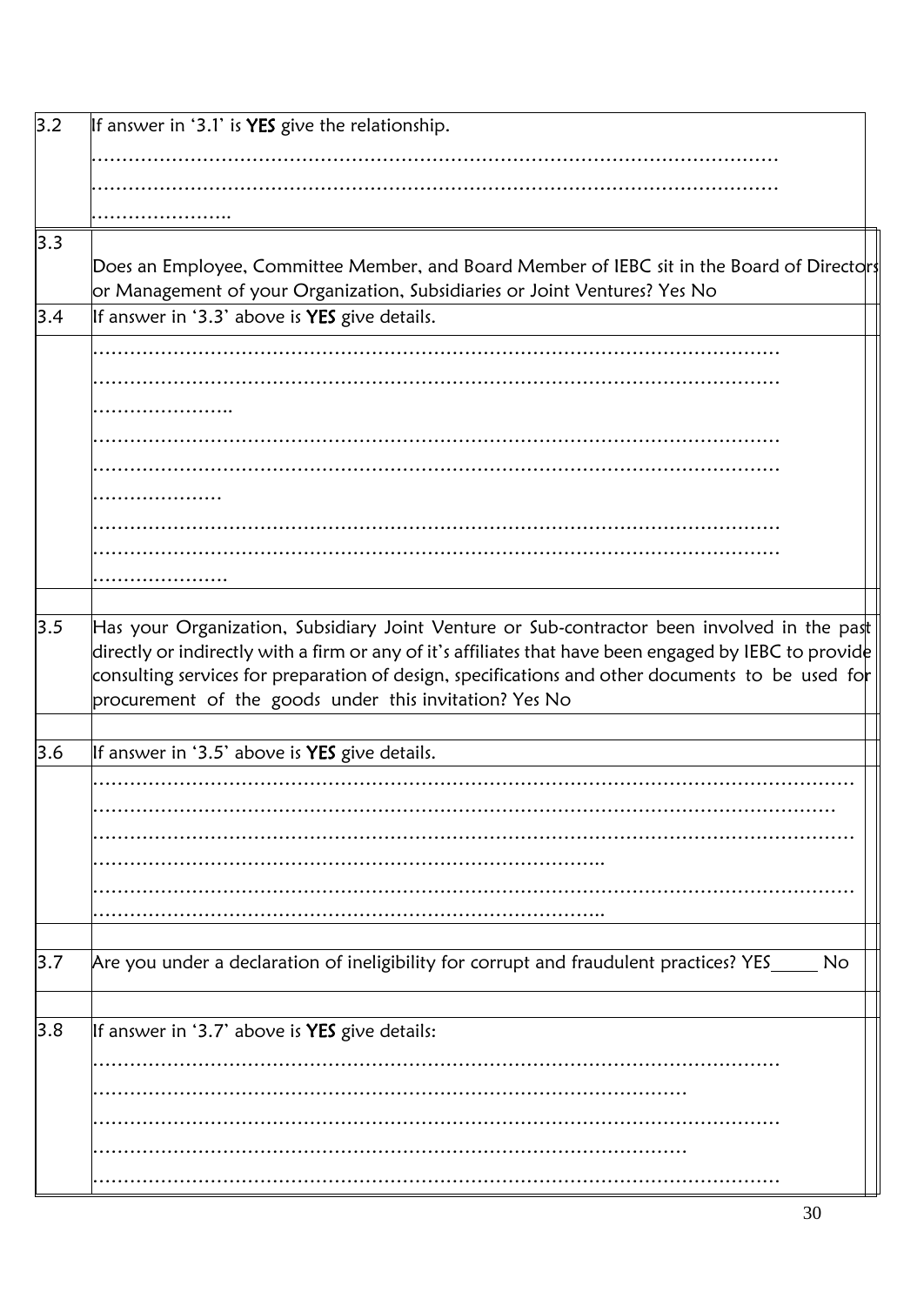| 3.9    | Have you offered or given anything of value to influence the procurement process? Yes No          |
|--------|---------------------------------------------------------------------------------------------------|
|        |                                                                                                   |
| 3.10   | If answer in '18' above is YES give details                                                       |
|        |                                                                                                   |
|        |                                                                                                   |
|        |                                                                                                   |
|        |                                                                                                   |
|        |                                                                                                   |
|        |                                                                                                   |
|        |                                                                                                   |
|        |                                                                                                   |
|        |                                                                                                   |
|        |                                                                                                   |
|        |                                                                                                   |
|        |                                                                                                   |
|        |                                                                                                   |
|        |                                                                                                   |
|        | $\vert$ DECLARE that the information given on this form is correct to the best of my knowledge ar |
|        | belief.                                                                                           |
|        |                                                                                                   |
|        |                                                                                                   |
|        |                                                                                                   |
|        |                                                                                                   |
|        |                                                                                                   |
|        |                                                                                                   |
|        |                                                                                                   |
|        |                                                                                                   |
|        |                                                                                                   |
|        |                                                                                                   |
| $\Box$ | If a Kenya Citizen, indicate under "Citizenship Details" whether by Birth,                        |
|        |                                                                                                   |
|        | Naturalization or registration.                                                                   |
|        |                                                                                                   |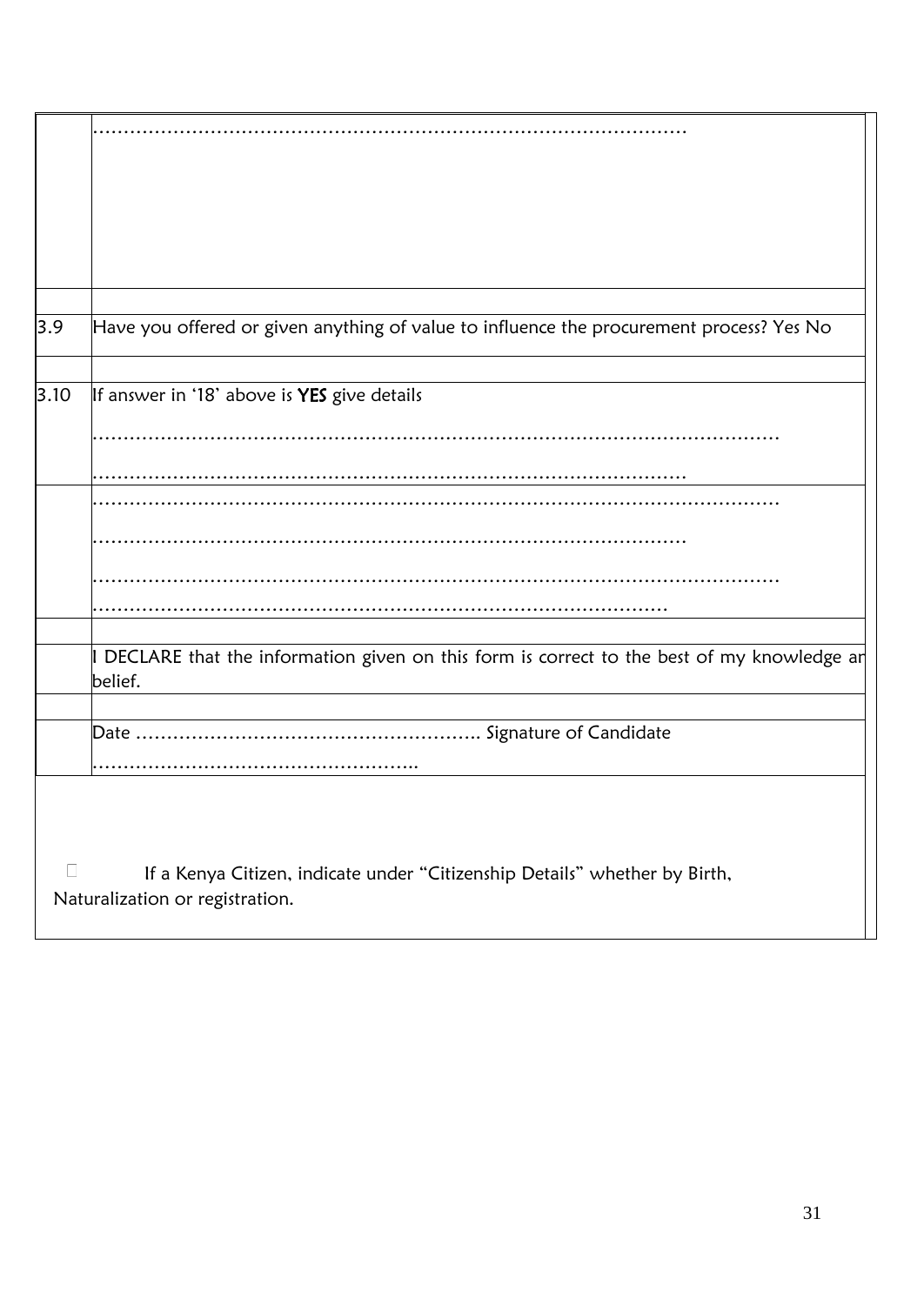# <span id="page-31-0"></span>8.3 TENDER SECURITY FORM

Whereas [name of Bidder] (hereinafter called <the tenderer> has submitted its bid dated [date of submission of bid] for the provision of insurance services (hereinafter called <the tender?

KNOW ALL PEOPLE by these presents that WE [name of bank] of [name of country], having our registered office at [name of procuring entity] (hereinafter called <the procuring entity in the sum of [state the amount] for which payment well and truly to be made to the said procuring entity, the Bank binds itself, its successors, and assigns by these presents. Sealed with the common Seal of the said Bank this day day bof

20

THE CONDITIONS of this obligation are:-

- 1. If the tenderer withdraws its tender during the period of tender validity specified by the procuring entity on the Form; or
- 2. If the tender, having been notified of the acceptance of its tender by the procuring entity during the period of tender validity
	- (a) fails or refuses to execute the Contract Form, if required; or
	- (b) fails or refuses to furnish the performance security, in accordance with the Instructions to tenders.

We undertake to pay to the procuring entity up to the above amount upon receipt of its first written demand, without the procuring entity having to substantiate its demand, provided that in its demand the procuring entity will note that the amount claimed by it is due to it, owing to the occurrence of one or both of the conditions, specifying the occurred condition(s)

This tender guarantee will remain in force up to and including thirty (30) days after the period of tender validity, and any demand in respect thereof should reach the Bank not later than the above stated date.

[Authorized Signatories and official stamp of the Bank]

(Amend accordingly if provided by Insurance Company)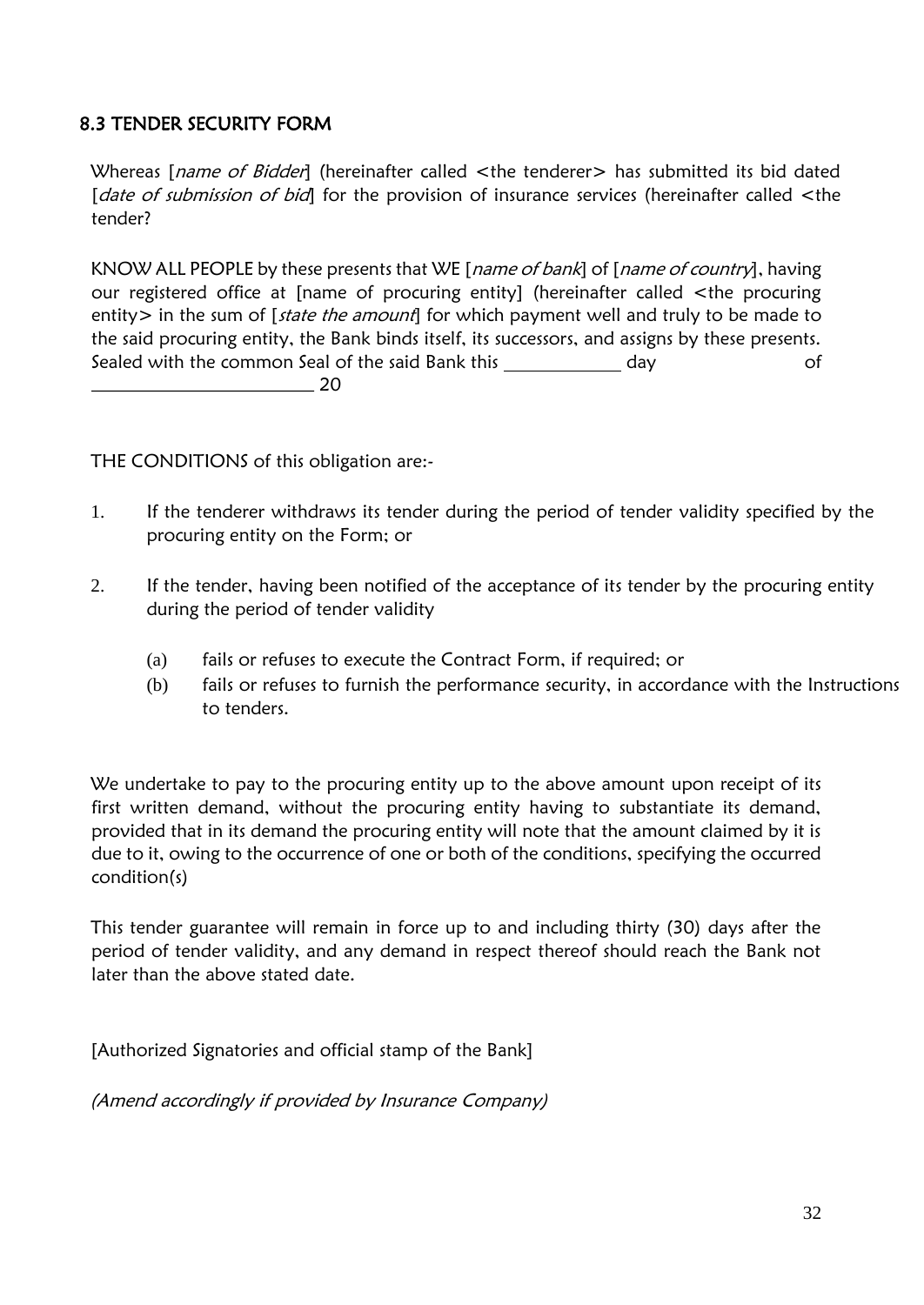# <span id="page-32-0"></span>8.4 CONTRACT FORM

THIS AGREEMENT made the day of 20 between......... [name of Commission ] of ……………….[country of Commission ](hereinafter called "the Procuring entity") of the one part and ……………………[name of Tenderer] of ……….[city and country of Tenderer](hereinafter called "the Tenderer") of the other part.

WHEREAS the procuring entity invited tenders for certain materials and spares. Viz……………………..[brief description of materials and spares] and has accepted a tender by the Tenderer

for the supply of those materials and spares in the spares in the sum of

………………………………………[contract price in words and figures] NOW THIS AGREEMENT

#### WITNESSETH ASFOLLOWS:

- 1. In this Agreement words and expressions shall have the same meanings as are respectively assigned to them in the Conditions of Contract referred to.
- 2. The following documents shall be deemed to form and be read and construed as part of this Agreement, viz.:
	- (a) the Tender Form and the Price Schedule submitted by the Tenderer;
	- (b) the Schedule of Requirements;
	- (c) the Technical Specifications;
	- (d) the General Conditions of Contract:
	- (e) the Special Conditions of Contract; and
	- (f) the Procuring entity's Notification of Award.
- 3. In consideration of the payments to be made by the Procuring entity to the Tenderer as hereinafter mentioned, the Tenderer hereby covenants with the Procuring entity to provide the materials and spares and to remedy defects therein in conformity in all respects with the provisions of the Contract
- 4. The Procuring entity hereby covenants to pay the Tenderer in consideration of the provision of the materials and spares and the remedying of defects therein, the Contract Price or such other sum as may become payable under the provisions of the contract at the times and in the manner prescribed by the contract.

IN WITNESS whereof the parties hereto have caused this Agreement to be executed in accordance with their respective laws the day and year first above written.

Signed, sealed, delivered by the the (for the Procuring entity)

Signed, sealed, delivered by \_\_\_\_\_\_\_\_\_\_\_\_\_\_\_the (for the Tenderer) in the presence of

………………………………………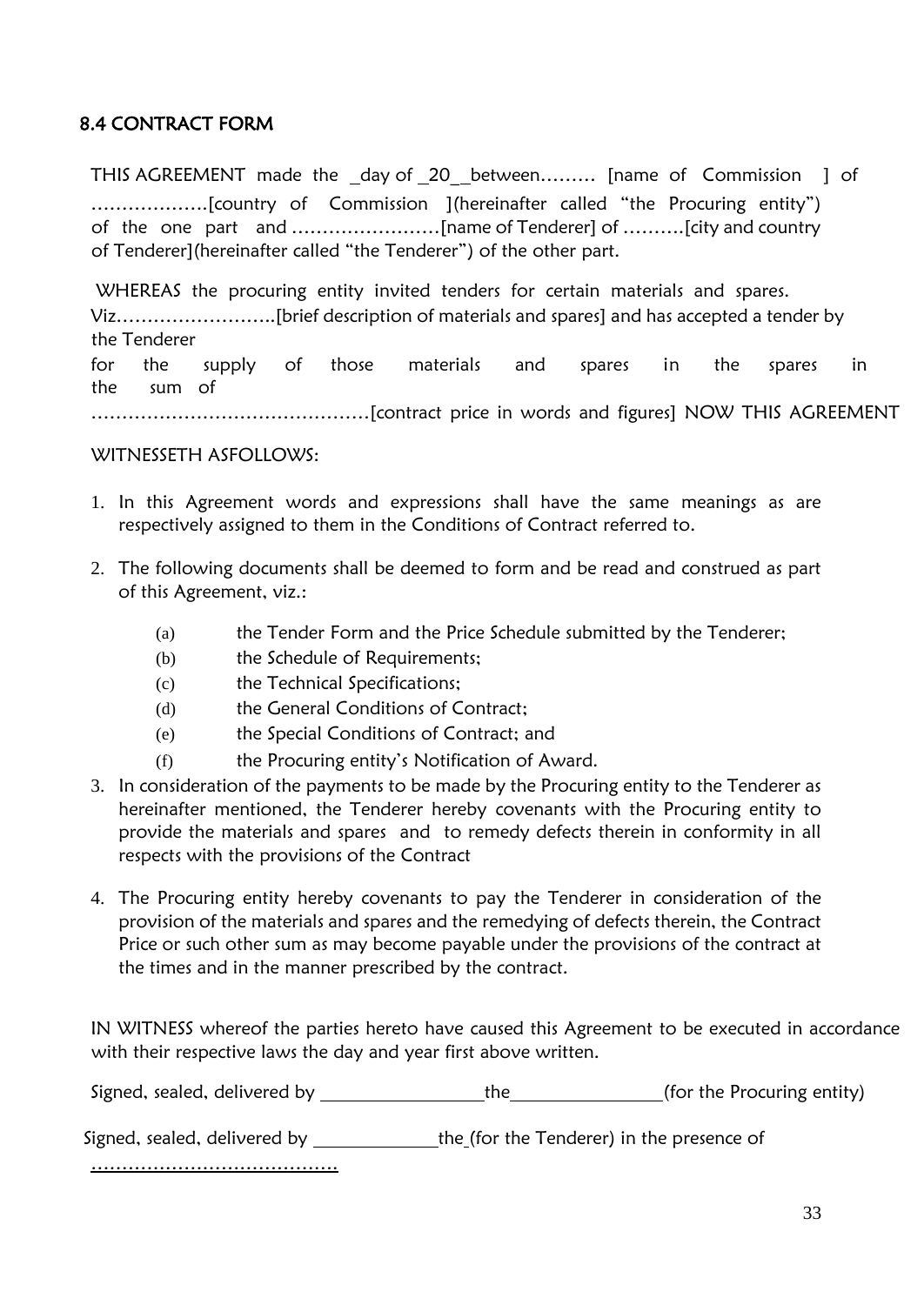## <span id="page-33-0"></span>8.5 PERFORMANCE SECURITYFORM

To IEBC

WHEREAS……………………………………………………………………………………

………….[name of Tenderer] (Herein after called "the Tenderer") has undertaken, in pursuance of Contract No. [Reference number of the contract] dated

 $20$  to the contract of  $\sim$ 

supply……………………………………………………………………………………..

[Description services] (Hereinafter called "the contract")

ANDWHEREASithasbeenstipulatedbyyouinthesaidContractthattheTenderershallfurnishyou w itha bank guarantee by a reputable bank for the sum specified therein as security for compliance with the Tenderer's performance obligations in accordance with the Contract.

AND WHEREAS we have agreed to give the Tenderer a guarantee:

THEREFORE WE hereby affirm that we are Guarantors and responsible to you, on behalf of the Tenderer, up to a total

of…………………………………………………………………………………….

[amount of the guarantee in words and figures],

and we undertake to pay you, upon your first written demand declaring the Tenderer to be in default under the Contract and without cavil or argument, any sum or sums within the limits of

…………………………………………………………………………………………………

......... *[amount of guarantee]* as aforesaid, without your needing to prove or to show grounds or reasons for your demand or the sum specified therein.

This guarantee is valid until the  $_d$  day of 20

Signature and seal of the Guarantors

[name of bank or financial institution]

[address]

[date]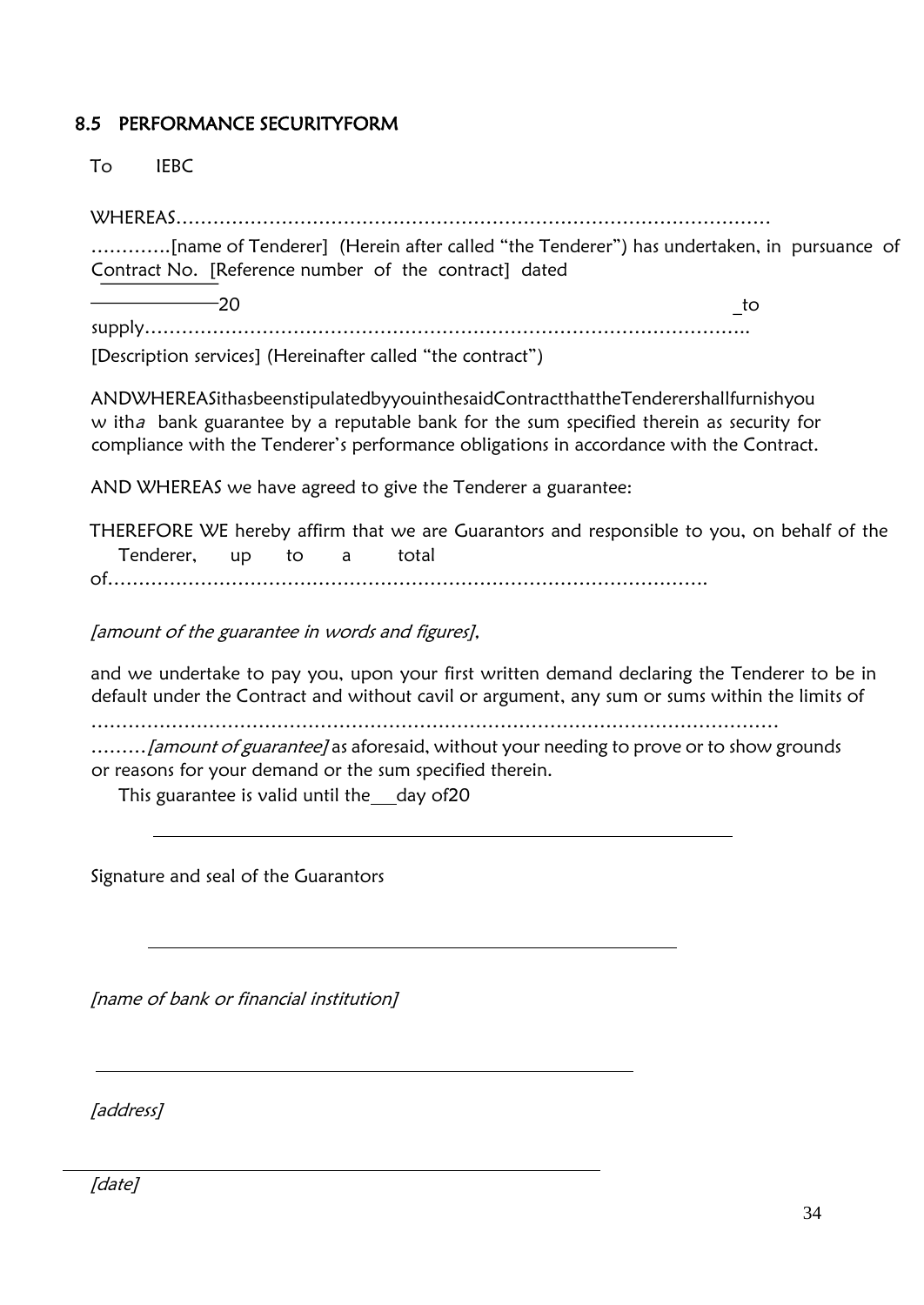## <span id="page-34-0"></span>8.6 BANK GUARANTEE FOR ADVANCE PAYMENTFORM

To IEBC

Gentlemen and/or Ladies:

In accordance with the payment provision included in the special conditions of contract, which amends the general conditions of contract to provide for advance payment,

…………………………………………………………………

[name and address of Tenderer] [hereinafter called "the Tenderer"] shall deposit with the Procuring entity a bank guarantee to guarantee its proper and faithful performance under the said clause of the contract in an amount of

………………………………………………………………………………………………… ……… ………………………………………… [Amount of guarantee in figures and words].

We, the ………………………………………………………………………………

[bank or financial institution], as instructed by the Tenderer, agree unconditionally and irrevocably to guarantee as primary obligator and not as surety merely, the payment to the Procuring entity on its first demand without whatsoever right of objection on our part and without its first claim to the Tenderer, in the amount not exceeding [Amount of guarantee in figures and words].

We further agree that no change or addition to or other modification of the terms of the Contract to be performed there under or of any of the Contract documents which may be made between the Procuring entity and the Tenderer, shall in any way release us from any liability under this guarantee, and we hereby waive notice of any such change, addition, or modification.

This guarantee shall remain valid and in full effect from the date of the advance payment received by the Tenderer under the Contract until [date].

Yours truly,

Signature and seal of the Guarantors

[name of bank or financial institution]

[address]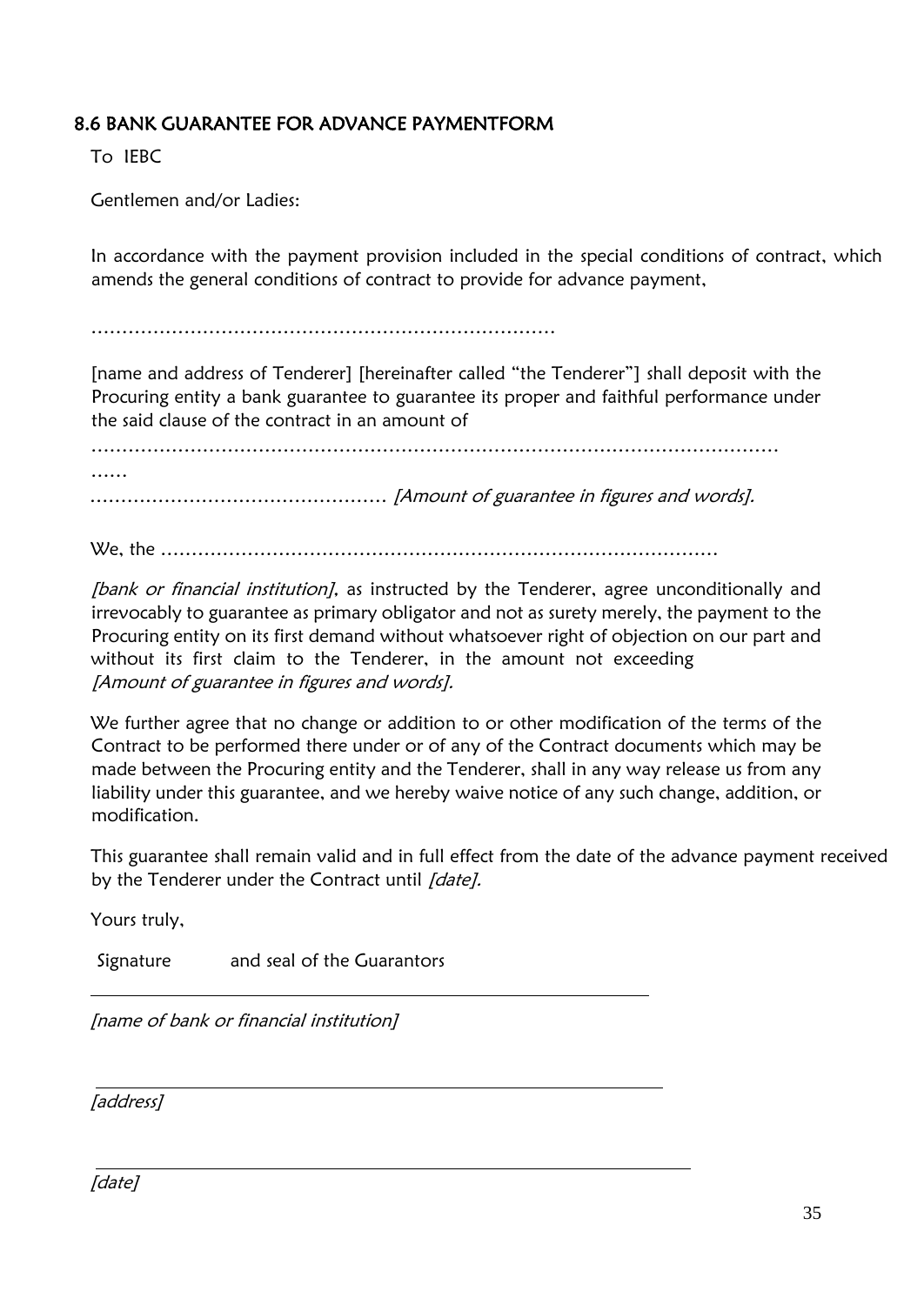## <span id="page-35-0"></span>8.7 LETTER OF NOTIFICATION OFAWARD

Independent Electoral & Boundaries Commission P.O Box 45371-00100, Nairobi, Kenya

To: **The Contract of The Contract of The Contract of The Contract of The Contract of The Contract of The Contract of The Contract of The Contract of The Contract of The Contract of The Contract of The Contract of The Contr** 

RE: Tender No.

Tender Name

This is to notify that the contract/s stated below under the above mentioned tender have been awarded to you.

- 1. Please acknowledge receipt of this Letter of Notification signifying your Acceptance.
- 2. The Contract/contracts shall be signed by the parties within 30 days of the date of this letter but not earlier than 14 days from the date of the letter.
- 3. You may contact the officer whose particulars appear below on the subject matter of this Letter of Notification of Award.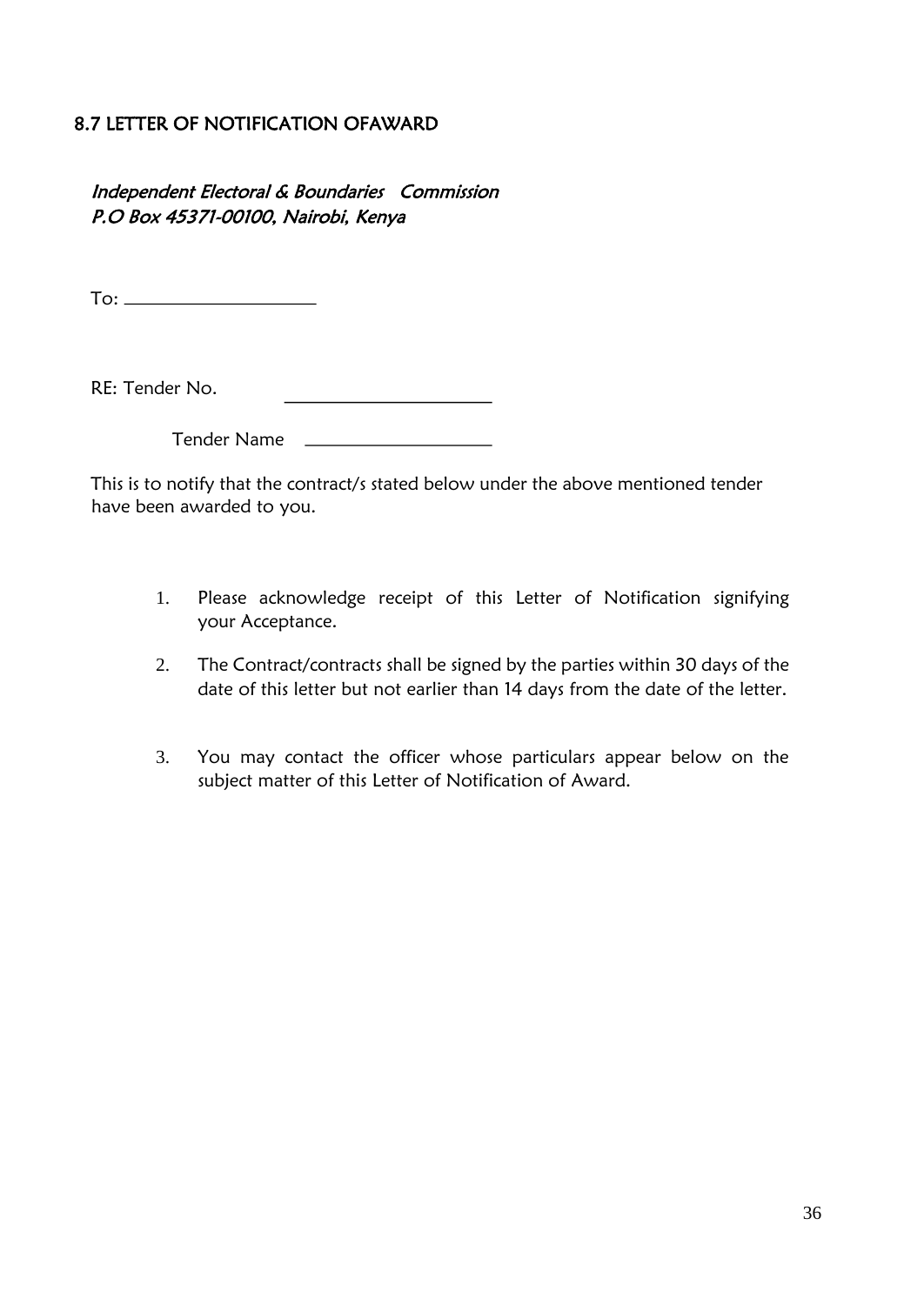# <span id="page-36-0"></span>8.8 FORM RB 1 REPUBLIC OF KENYA PUBLIC PROCUREMENT ADMINISTRATIVE REVIEW BOARD

| <b>BETWEEN</b>                                                                                                                                |  |  |  |  |  |
|-----------------------------------------------------------------------------------------------------------------------------------------------|--|--|--|--|--|
|                                                                                                                                               |  |  |  |  |  |
| <b>AND</b>                                                                                                                                    |  |  |  |  |  |
|                                                                                                                                               |  |  |  |  |  |
| Request for review of the decision of the (Name of the Procuring Entity) of                                                                   |  |  |  |  |  |
| dated theday of 20in the matter of Tender Noof                                                                                                |  |  |  |  |  |
| . 20.                                                                                                                                         |  |  |  |  |  |
| <b>REQUEST FOR REVIEW</b>                                                                                                                     |  |  |  |  |  |
| I/We,the above named Applicant(s), of address: Physical                                                                                       |  |  |  |  |  |
| addressFax NoTel. NoEmail , hereby request the Public                                                                                         |  |  |  |  |  |
| Procurement Administrative Review Board to review the whole/part of the above mentioned                                                       |  |  |  |  |  |
| decision on the following grounds, namely:-                                                                                                   |  |  |  |  |  |
| 1.<br>2. etc.<br>By this memorandum, the Applicant requests the Board for an order/orders that:<br>$-1.$<br>$2.$ $etc.$<br>SIGNED (Applicant) |  |  |  |  |  |
| Dated onday of /20                                                                                                                            |  |  |  |  |  |

## FOR OFFICIAL USE ONLY

Lodged with the Secretary Public Procurement Administrative Review Board on ………… day

of ………....20….………

SIGNED Board Secretary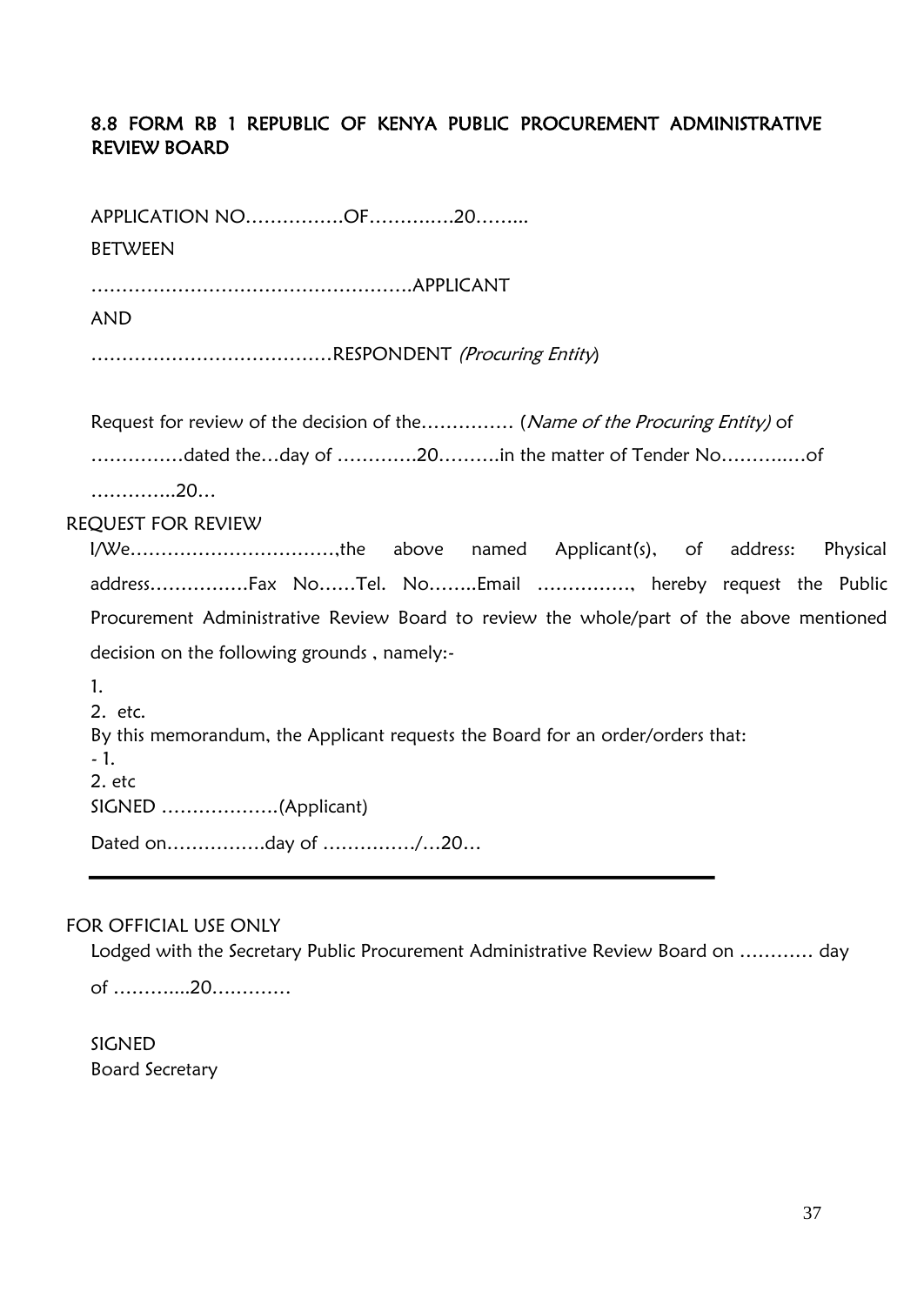# <span id="page-37-0"></span>**8.9 ANTI-CORRUPTION DECLARATION FORM**

|                 | (Sections 62 of the PPDA, 2015) |                                                                                                                                                        |   |                                                                                   |
|-----------------|---------------------------------|--------------------------------------------------------------------------------------------------------------------------------------------------------|---|-----------------------------------------------------------------------------------|
|                 |                                 |                                                                                                                                                        |   |                                                                                   |
| .               |                                 |                                                                                                                                                        |   |                                                                                   |
| Of              |                                 | Street, Building,                                                                                                                                      | P | O                                                                                 |
| Contact/Phone/E |                                 |                                                                                                                                                        |   |                                                                                   |
|                 |                                 | process which should not be open to abuse.                                                                                                             |   | Declare that Public Procurement is based on a free and fair competitive Tendering |
|                 |                                 |                                                                                                                                                        |   |                                                                                   |
|                 | associates, in connection with  | Declare that I/We will not offer or facilitate, directly or indirectly, any<br>inducement or reward to any public officer, their relations or business |   |                                                                                   |
|                 |                                 |                                                                                                                                                        |   |                                                                                   |
|                 |                                 | For or in the subsequent performance of the contract if I/We am/are successful.                                                                        |   |                                                                                   |
| Authorized      |                                 |                                                                                                                                                        |   |                                                                                   |
|                 |                                 |                                                                                                                                                        |   |                                                                                   |
| Title           |                                 |                                                                                                                                                        |   | of                                                                                |
| Official        |                                 |                                                                                                                                                        |   |                                                                                   |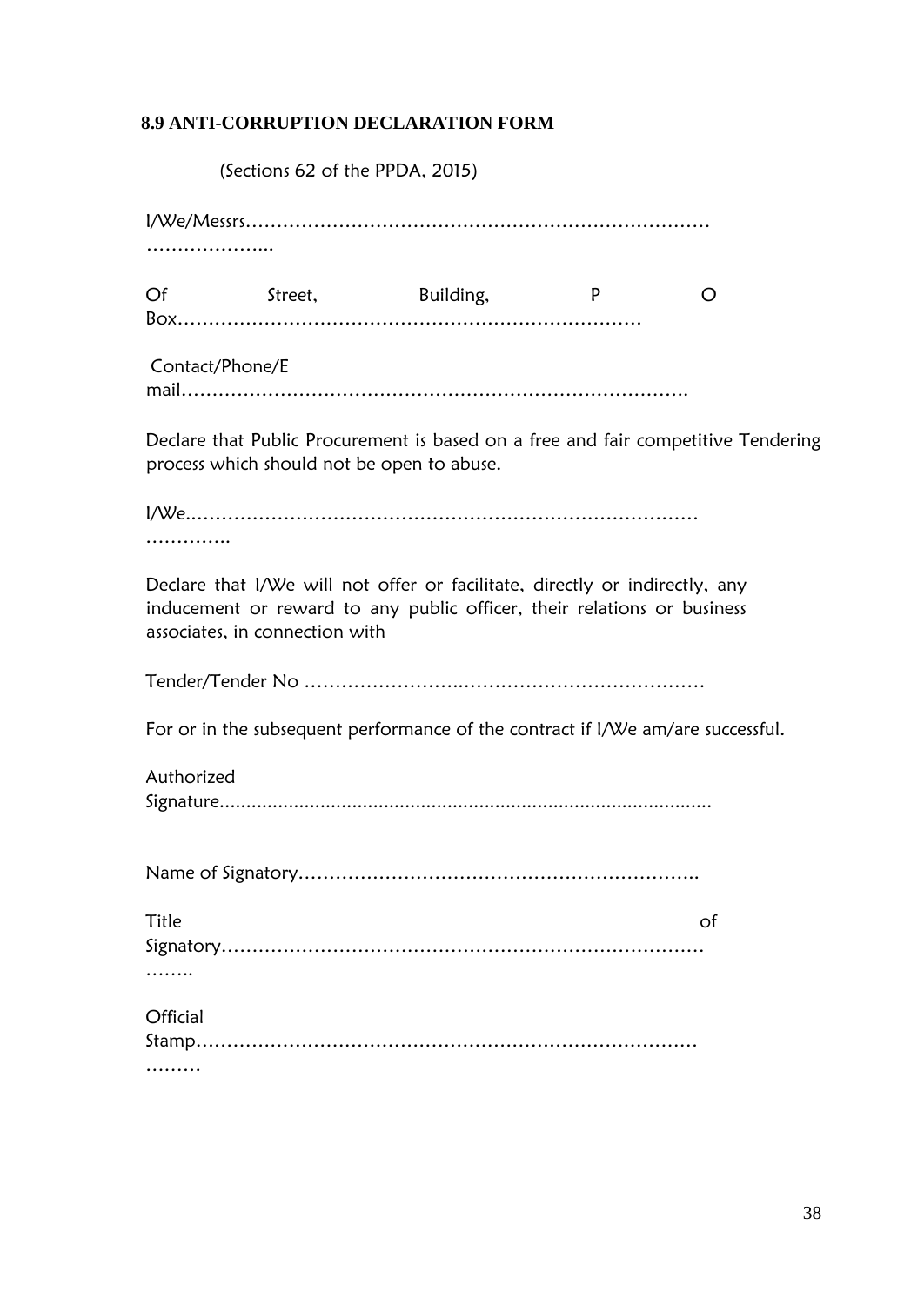## <span id="page-38-0"></span>**8.10 INTEGRITY DECLARATION FORM**

(Sections 62 of the PP&AD Act, 2015)

| Of Street/avenue, Building, P. O. Box Code , of                                    |
|------------------------------------------------------------------------------------|
| (Town), (Nationality), Phone E-mail  declare that Public                           |
| Procurement is based on a free and fair competitive tendering process which should |
| not be open to abuse.                                                              |

| Declare that I/We will not offer or facilitate, directly or indirectly, any inducement |
|----------------------------------------------------------------------------------------|
| or reward to any public officer, their relations or business associates,               |
| in connection with,                                                                    |
|                                                                                        |
| the<br>in                                                                              |
| Subsequent performance of the contract if I/We am/are successful.                      |
|                                                                                        |
|                                                                                        |
|                                                                                        |

Name and Title of Signatory……………………………………………